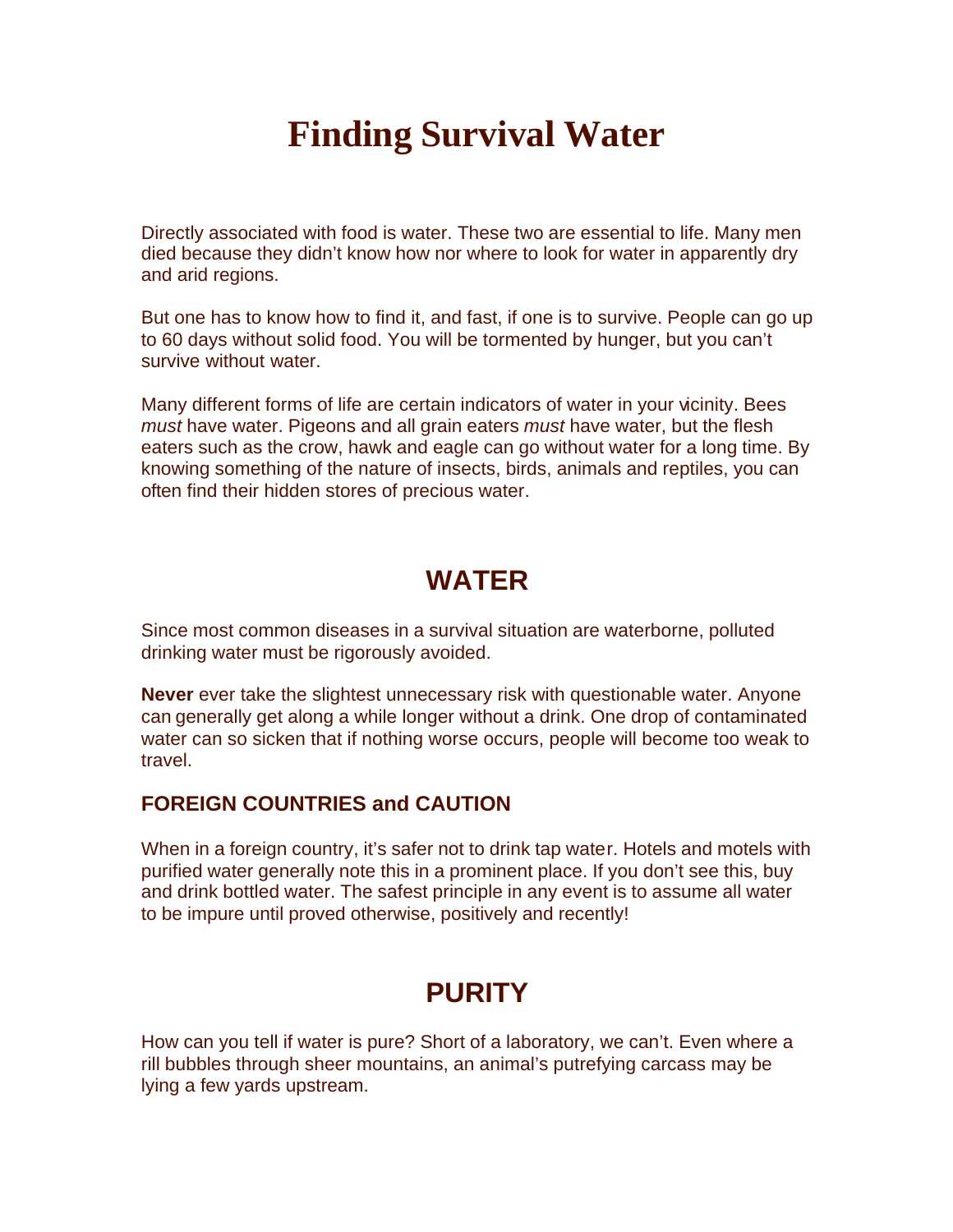The folklore that any water a dog will drink is pure enough for his master is false. We have often seen dogs drink from toilets. The same notion for a horse is also false. Smell or lack of it is no guarantee. Sulfurous water stinks horribly, yet it's safe to drink boiled or when not polluted.

The fact that natives may assert a water source is pure could indicate they have built up a degree of immunity. To their systems, the water is not tainted (polluted). Even the loneliest wild stream can be infected with Tularemia (commonly called rabbit fever) by wild animals such as muskrats and beavers. Tularemia can also be carried by meadow mice, ground hogs (woodchucks), ground squirrels, tree squirrels, beavers, coyotes, opossums, sheep, and various game birds.

Yet taking chances with drinking water in a well-settled community is, in one sense, a lot less dangerous than trying out water in a wilderness away from medical help.

#### **MAKING SURE IT IS PURE**

Water can be rid of germs by boiling. The exact time required to accomplish this depends on altitude, the nature of impurity and several other factors. A safe general rule is at least 10 minutes, longer is by no means a waste except for fuel and it causes the water itself to evaporate.

If there is reasonable doubt water is contaminated, don't take chances even if in hurry. A great deal more inconvenience, discomfort and delay can result from using untreated water.

Getting sick takes days, even weeks, before feeling better. Sometimes it results in death. This applies to water actually consumed and with equal gravity, to any water entering the human body.

For example, water in which a toothbrush is dipped, food and utensils are washed, and water used in cooking (except when kept at high enough temperatures for a sufficient time to insure purity) could all be sources for disease.

NOTE: Boiled water tastes flat. Air and taste can be restored by pouring the cooled water back and forth between two buckets or by shaking it in a partially filled jar or canteen. If in hurry, add a pinch of salt if available.

#### **STAGNANT WATER and POLLUTED WATER**

Both can be made safe to drink without equipment. If time permits, such water can be filtered through a sieve of charcoal. This will both clarify and to a large extent, purify the water. How much filtering is enough is in question so it is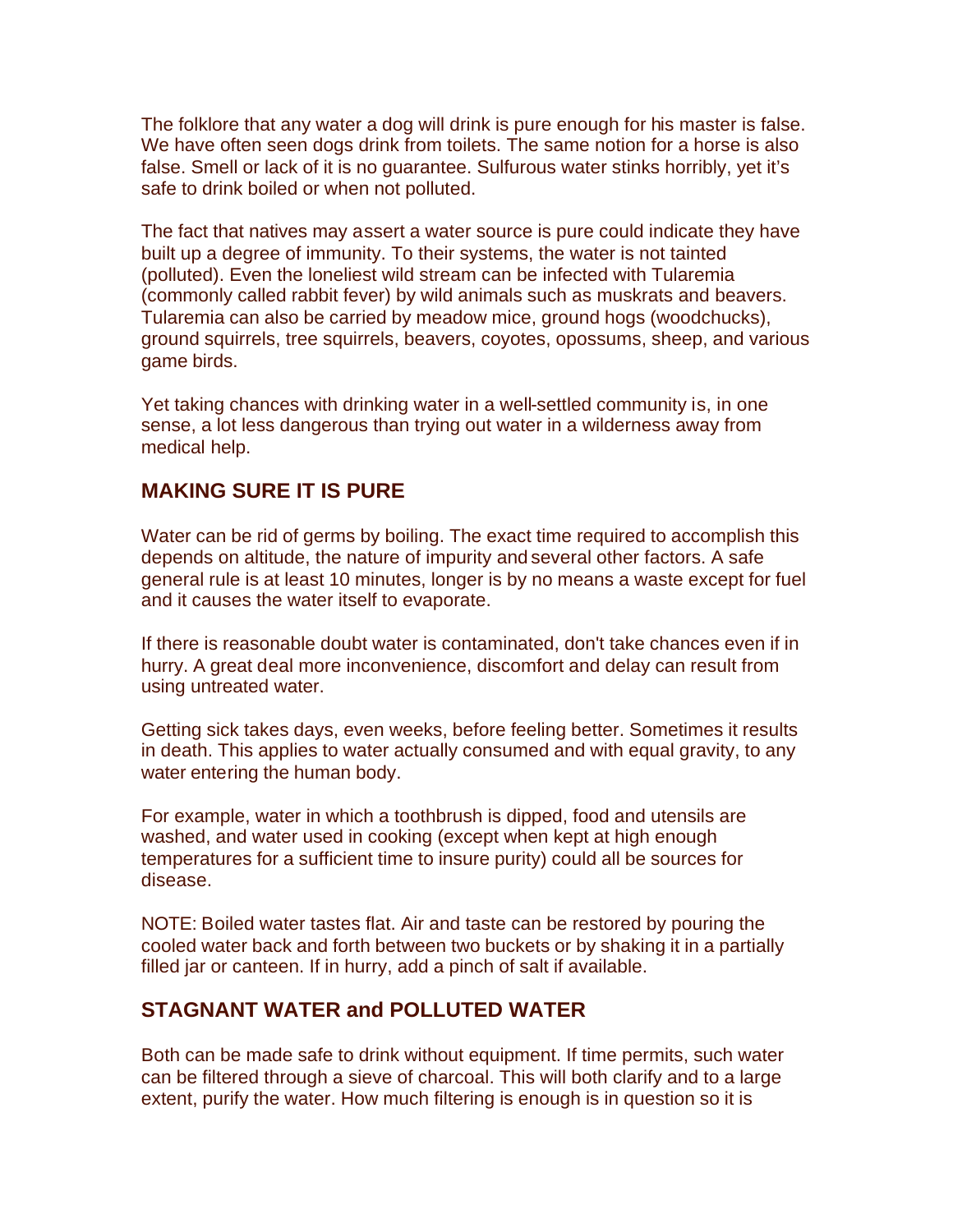always safer to boil water before drinking for at least 10 minutes. Once boiled, swirl the water for a minute or so to give back its oxygen and taste.

## **MUDDY WATERS CLEANING METHODS**

If water is muddy, floating clay particles can be settled out by adding a pinch of alum. This, however, requires at least 12 hours waiting and lots of wood!

Polluted or dirty water can be filtered by straining through closely woven garments such as a felt hat or a pair of thick drill trousers. This will remove sediments only, not purify.

#### **TO CLEAN and PURIFY MUDDY WATER**

**Step 1** Let it rest during 12 hours.

**Step 2** Let it circulate inside a bamboo stick or other tube measuring 1 yard, filled with sand and the end packed with grass.

**Step 3** Then pour water through a cloth filled with sand which filters the mud.

**Step 4** Boil that water afterward for a minimum of 10 minutes.

## **TO MAKE A FILTER**

Water can be cleared by filtration although this process will neither affect any dissolved minerals nor ensure purity.

Water is polluted by animal and mineral matter rather than by discoloring vegetable substances such as grass roots and dead leaves.

The first two can not be removed with any sureness by ordinary filtering. This filter is to clear water by straining it through solid material.

A "wild" filter can be made without too much trouble particularly in sandy areas by scooping a hole a few feet from the source of supply and letting the water seep into it.

#### **HOT STONES METHOD**

Polluted water can be sterilized by adding hot stones to the water in the filter. The water will soon boil becoming sterile and safe drink.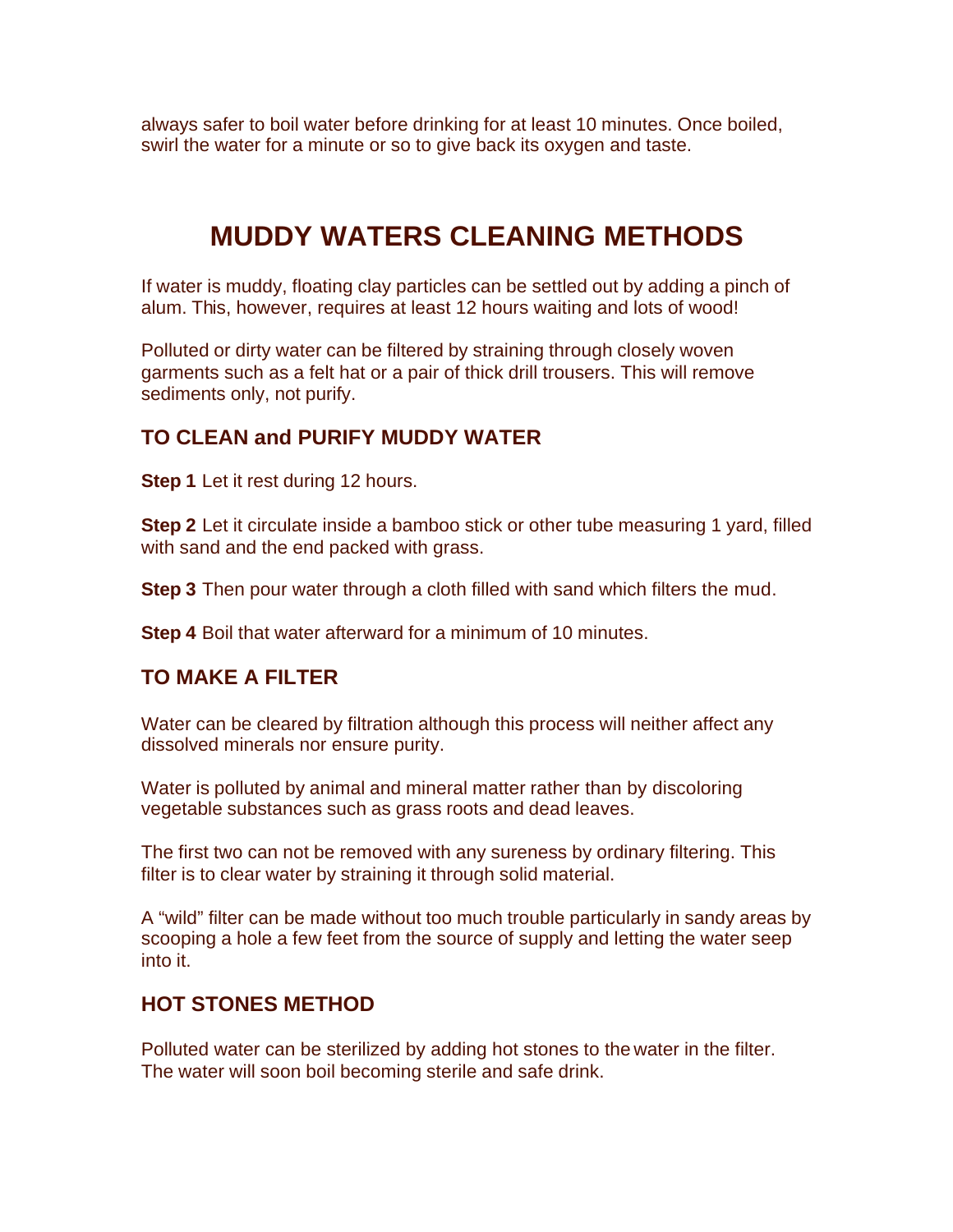In areas where there is the likelihood of water being unsanitary (near cities or villages), it is always safer to boil before drinking or add a pinch of chloride of lime.

Water which is very muddy, dirty or stagnant can be clarified through a good filter made from a pair of drill trousers with one leg turned inside out and put inside the other leg.

The cuff is tied and the upper part held open by 3 stakes driven well into the ground. Fill with the dirty water and then drop in the hot stones.

The water will filter through and MUST be caught by a container and poured pack until the dirt has been filtered. Boil the water at least 10 minutes. Remember, just moistening your lips with polluted water can make you sick for days; it can even kill you.

# **WATER PURITY**

Once you have found a water source, you have two old drinking rules to choose from, depending on how healthy you are, how cautious you are and where you are.

The first is, when doubt about water, purify it.

The second is, a lively bubbling stream cleans itself in 30 feet of flowing over rocks and sands. Or as one old codger I know put it succinctly, referring to the same quality of stream bed, "If the cow's around the bend, the water's fit to drink."

Which rule you follow is up to you. We tend to use the second when in mountainous, wooded country. Our stomachs might not be cast iron, but they are pretty resistant to Montezuma's Revenge and La Turista. Yet as pollution increases, we lean more and more to the first rule.

Boiling takes a lot of fuel and a lot of time to cool, but in dangerous regions it is better to drink a lot of tea rather than wait for the water to cool off. For Halazone, use one tablet per pint of water, or two, if in serious doubt. You **must** let it stand 1/2 hour or more to be safe to drink and it tastes funny like a water from a swimming pool.

Aerating the water by pouring it back and forth between two containers several times will eliminate most of the chlorine taste. This chemical is quite pungent; if you hold your breath while drinking it, you will hardly taste a thing.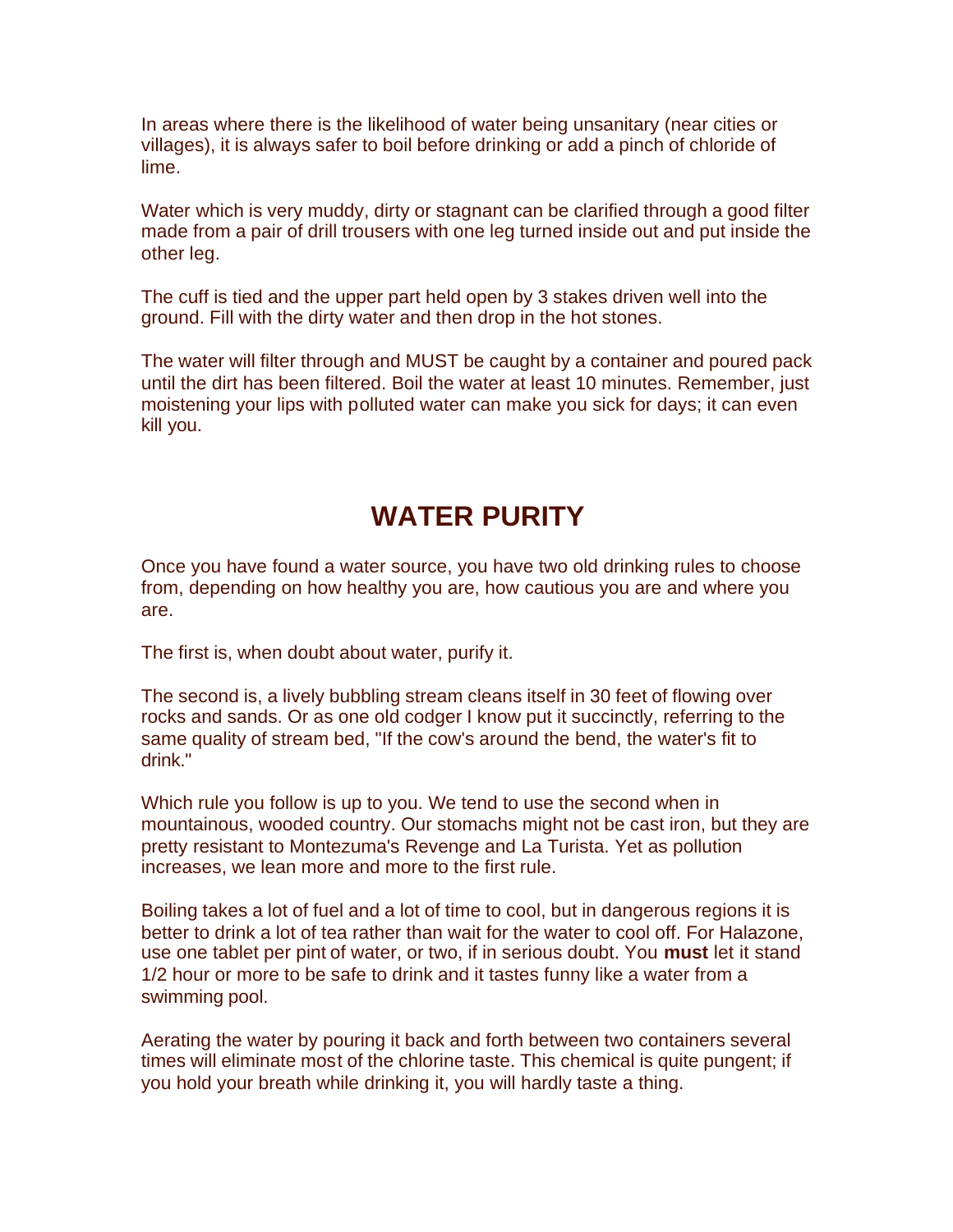# **SIMPLE CHEMICAL PURIFICATION**

One can buy the chemicals at most sporting goods and drug stores. Since their purifying action depends upon the release of chlorine gas, the tablets should be fresh and the container kept tightly closed, its contents dry.

#### NO PURIFICATION OF WATER BY CHEMICAL MEANS IS AS SAFE AS BOILING.

Two tabs of Iodine will ordinarily make a quart of water safe for human consumption in 1/2 hour.

If the water is muddy or its integrity seems particularly questionable, it is good insurance to double at least the amount of Halazone and standing time to be sure.

Care **must** be taken with chemical purifiers to disinfect all points of contact with the container, so that the sterilized water will not be easily reinfected.

If a jar or canteen is being used together with Iodine, replace the cover loosely and wait 30 minutes so the tablets can dissolve. Then shake the contents thoroughly, allowing some of the water to spill out over the top and lips of the holder. Tighten the cover and leave it that way for the time required before using any of the water.

## **CHLORIDE OF LIME**

Chlorine in some form is regarded as the most dependable disinfectant for drinking water. When introduced in proper quantities, it destroys any existing organisms. For as long as enough remains in the water, it prevents recurring contamination. It is better to err moderately on the side of over-dosage than not enough.

#### **EMERGENCY CHLORINATING DONE IN 3 STEPS**

1) Dissolve one heaping tablespoon of chloride of lime in 8 quarts of water.

2) Add one part of this solution to 100 parts of the water to be disinfected.

3) Wait at least 30 minutes before using. The stock solution **must** be kept tightly corked in a cool, dark place and even then, it should be frequently renewed.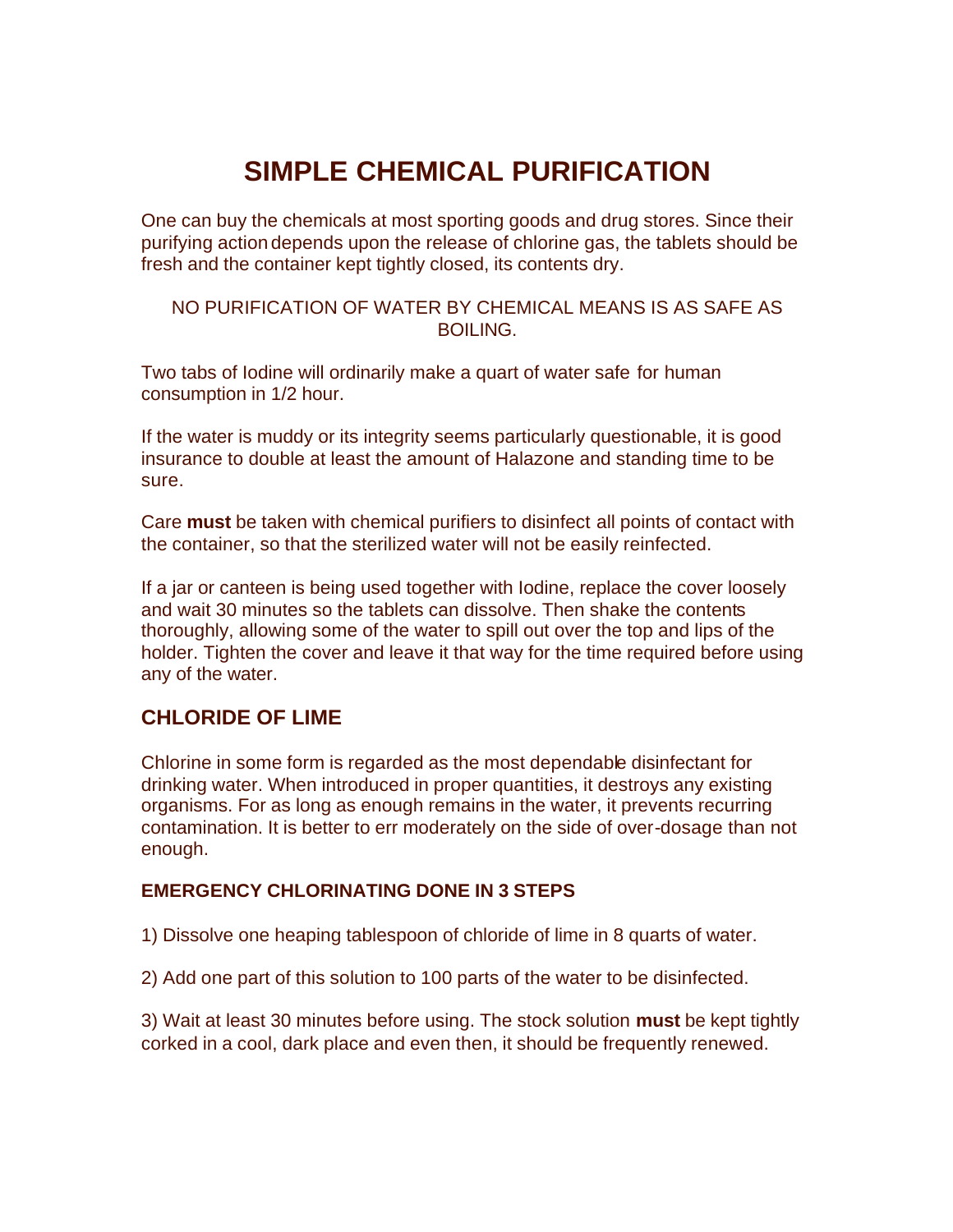Tincture of iodine can be used as an emergency purifier. A drop of this fresh antiseptic, mixed thoroughly with one quart of water in the same manner as the old Halazone pills, will generally make the water fit to drink in 30 minutes.

Both the amount and time may be doubled if this precaution seems warranted.

## **IODINE WATER PURIFICATION TABLETS**

Chlorine-releasing compound can not be relied upon in semi-tropical and tropical areas.

Water in those regions **must** be sterilized either by boiling or by iodine water purification tablets containing the active ingredient Tetraglycine Hydroperiodine, These measures have been adopted as standard by the armed services of the USA.

These tablets have been proved effective against all the common water-borne bacteria. Added to water each tablet frees 8 milligrams of iodine which act as a water purification factor.

One tablet will purify one quart of water. These tablets too **must** be kept dry. The bottle **must** be recapped tightly after opening.

**Step 1** Add one tablet to a quart of water in container with cap.

**Step 2** Wait 3 minutes.

**Step 3** Shake water thoroughly, allowing a little water to leak out and disinfect the screw threads before tightening the cap.

**Step 4** Wait 10 minutes before drinking or adding beverage powders and if water is very cold, wait 20 minutes.

**Step 5** If water contains decaying vegetation or is murky and discolored, use 2 tablets for every one quart.

**Step 6** Make certain that the iodine disinfects any part of the container which will come in contact with your lips.

## **OTHER CHEMICALS TO STERILIZE WATER**

**Step 1** JAVEL: Add 5 drops of Javel per 4.5 litres of water **never** pass that dosage. Its drawback is that water tastes acidic.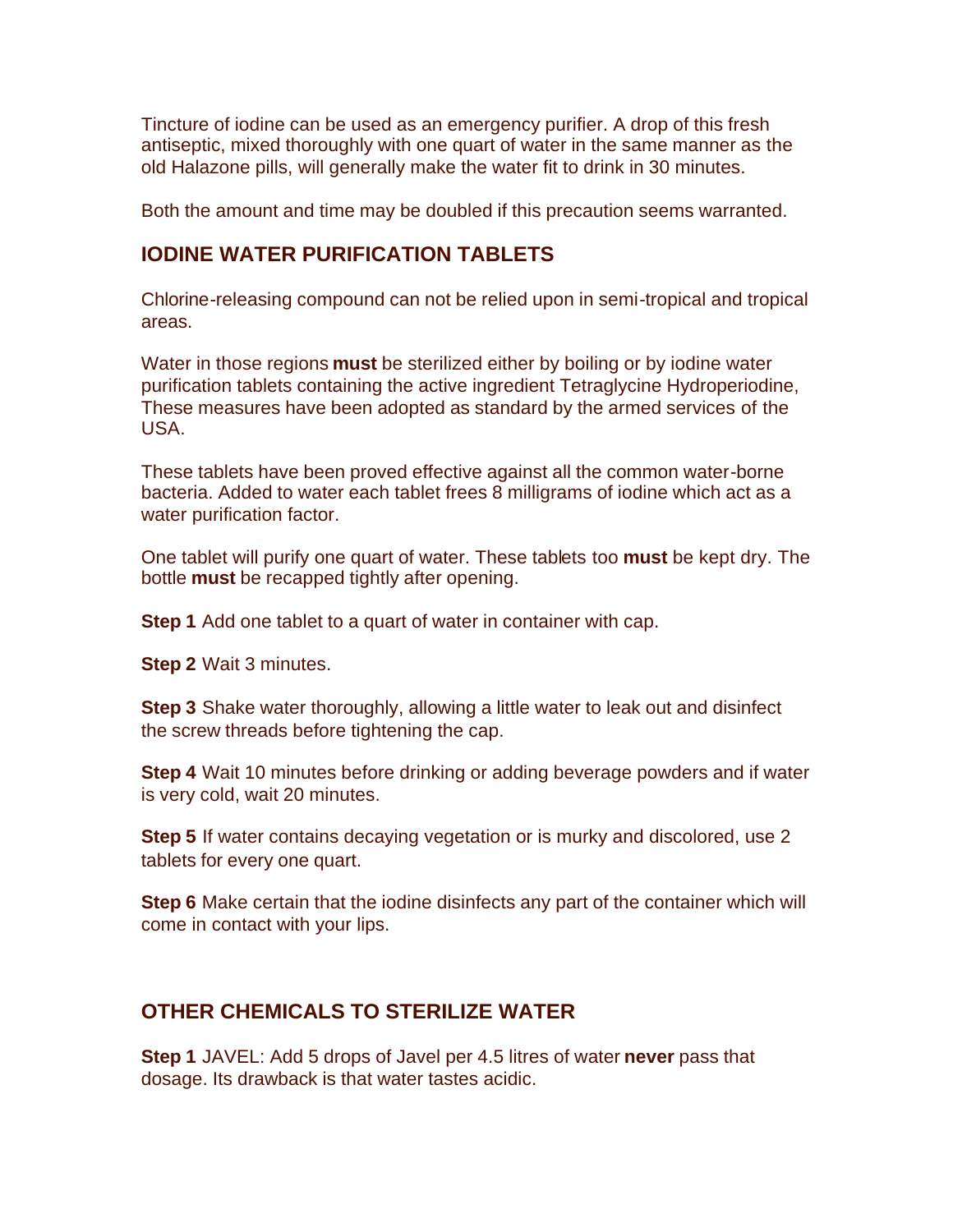**Step 2** "Permanganate de Potasse": Drop a piece of it in the water in a way that the water is **hardly** tainted and wait 1 hour before drinking.

**Step 3** In South America, people purify water ponds with copper sulphate 1 million parts to one part of water.

# **HOW TO RECOGNIZE POISONOUS WATER HOLES**

A few water holes as in the southwestern deserts of North America contain dissolved poison such as arsenic. One can recognize these easily, partly because of bones of unwary animals scattered about, but mainly because green vegetation will be conspicuously absent. Avoid any water hole without green plants.

#### **POISONED RIVER**

While fighting the Boers, Baden Powel came across this problem, and resolved it this way, having learned that the water had been poisoned.

He simply dug a hole at 9 feet from the river bank and let the water seep through thus eliminating the poison. However the hole **must** be dug deeper than the river bed.

## **HARD WATER**

If the area traveled has hard water to which we are not accustomed, severe digestive upsets may result if, while getting used to it, we absorb more than small amounts at any one time. Boiling may be of some help, but that is all one can do, until one gets used to it.

## **A WAY TO SWEETEN WATER**

If you are camping by a swamp or pond with an unpleasant odor, you will want to sweeten and purify the water in a single operation.

Just drop several bits of charred hardwood from the campfire into the boiling pot. 10 or 15 minutes simmering will do the job.

Then you can skim away most of the foreign matter and strain the water through a clean cloth or if time permits, merely allow it to settle.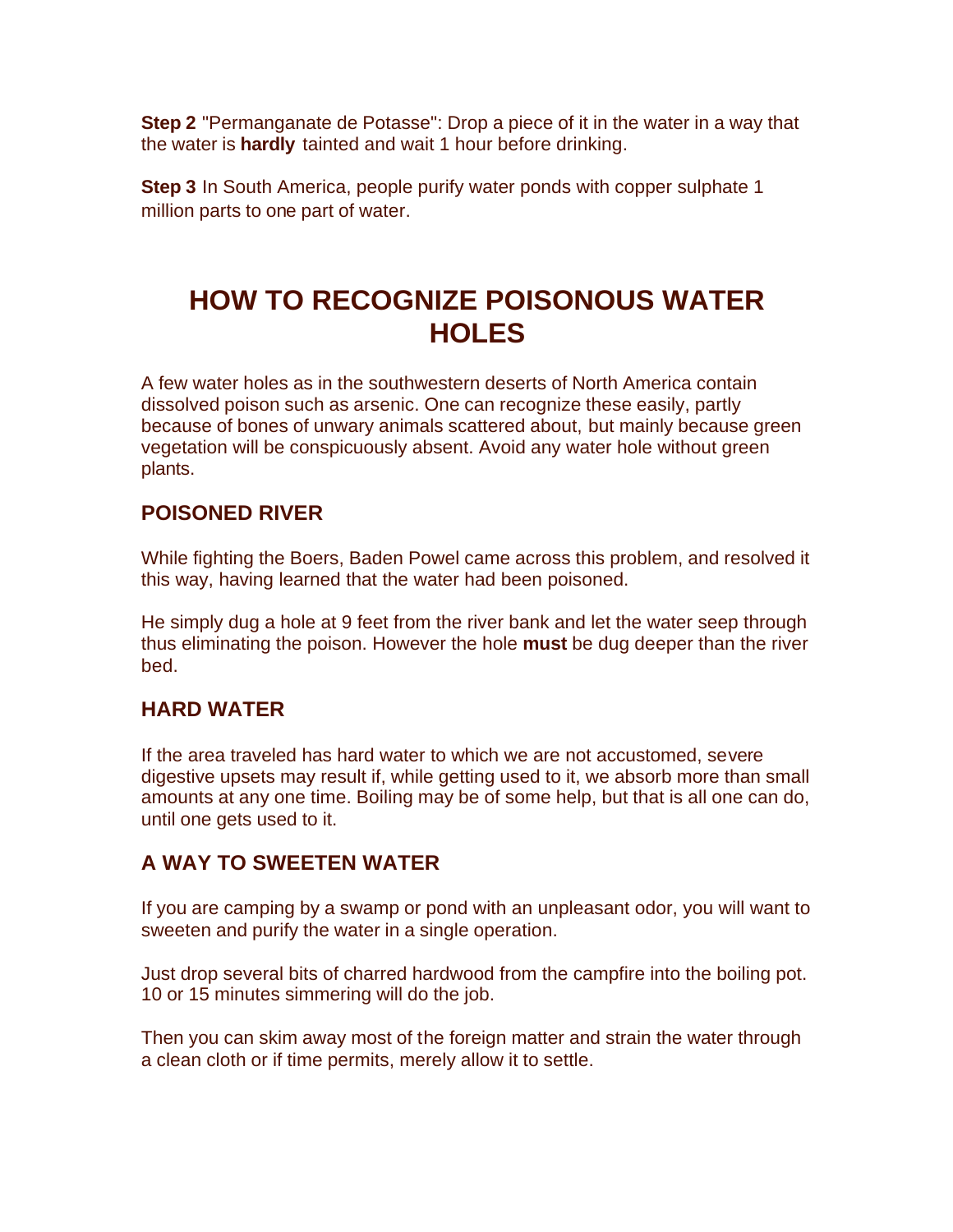# **WATER HAZARDS and SICKNESS**

Diseases from water make one of the greatest threat to survival, if not *the* greatest, immediately following injuries, cold and man! Among them we find: Dysentery, Cholera, Typhoid, Douves.

## **DYSENTERY**

This sickness causes general diarrhea, painful and of long duration with bloody stools and weakness. If you think you suffer it, eat frequently and drink, if possible, coconut milk and boiled water. As for coconut milk being a laxative, drink only a small amount. Boiled rice is strongly recommended as food during this illness.

## **CHOLERA AND TYPHOID**

Even with vaccine, you are vulnerable to these diseases if proper care isn't taken of water drinking habits.

## **DOUVES**

They abound in stagnant and polluted water especially in the Tropics. When you swallow them, they infiltrate the blood causing severe sickness and often death. These parasite worms penetrate the body even through the skin. Don't walk or bathe in contaminated waters. Nowhere does the addition of liquor to ice or water rid either of germs. (Germs keep well in ice; they don't die).

## **LEECHES and HOW TO GET RID OF THEM**

The small leeches abound most particularly in water streams of Africa. When swallowed, they cling to throat and nose passages. They suck the blood and cause wounds. These parasites move and each time they do, they cause new open wounds which leads the way to infection.

Clean your nose as quickly as possible by sniffing very salted water or remove the leeches with improvised tweezers or with the heat from a cigarette. Another old jungle trick is to rub salt on them which will make them leave.

# **WHERE TO FIND WATER?**

One is **always** learning from nature. Several principles serve to aid; water flows downhill. So we are not surprised to find water near the tops of mountains indicated by a lush area or a thread of green "verdancy" coming down a slope.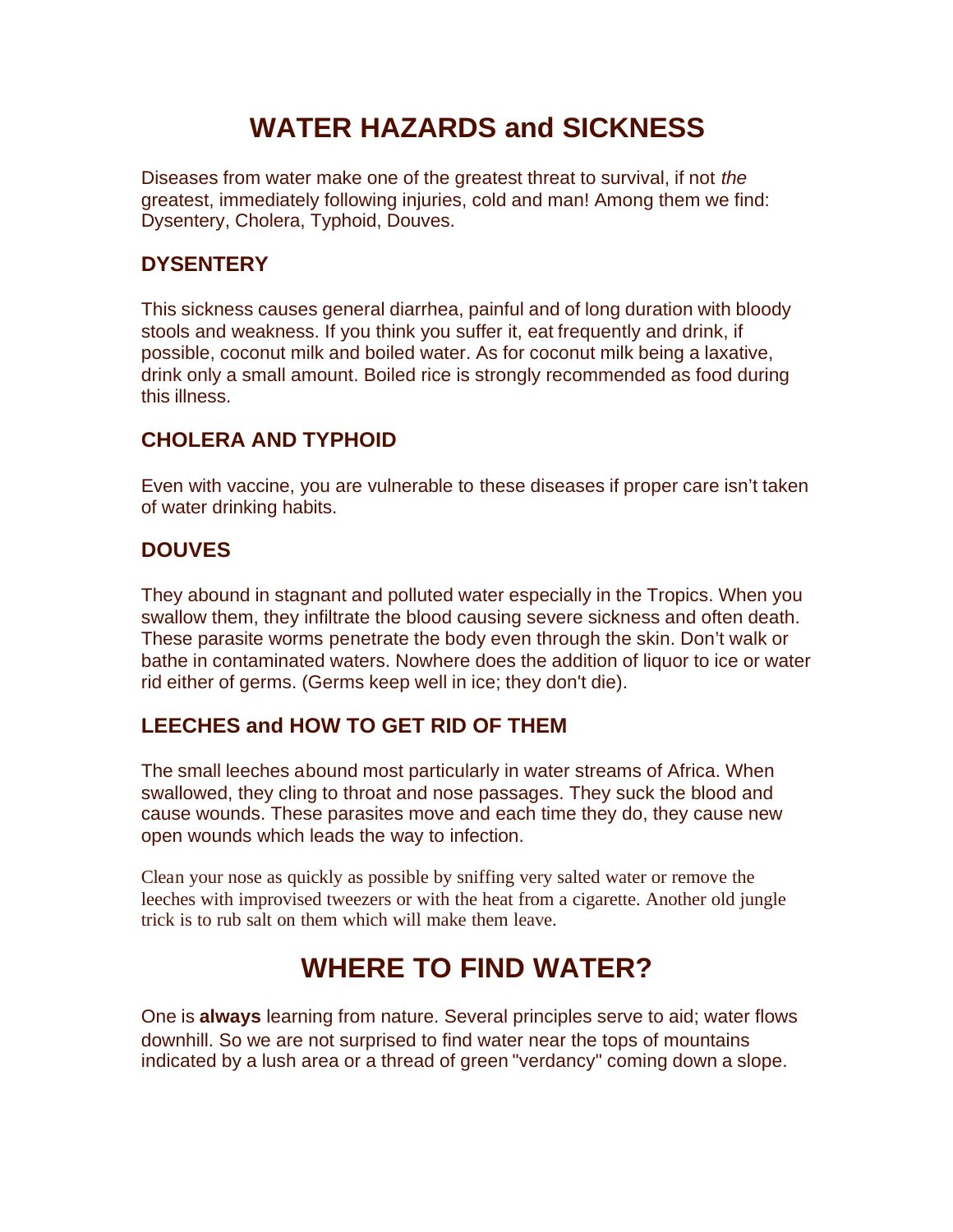Water is also prone to lie near the base of hills where it can often be recognized by the density of vegetation. When country is flat and open, long meandering tangles of such brush and shrubs as alder and willow will tell us their tale.

#### **WHEN TO FOLLOW GAME TRAIL**

Those trails often indicate water presence. A usually reliable indication is a marked increase in the deepening and widening of the trail. So do follow these trails. If traveling in the North America, you will come to recognize that such trails commonly mean a muskeg (bog) lies ahead and that the easiest procedure will be the following an animal's path around it.

## **DESERT WATER**

Water seeks the lowest level available and in the desert, these may be underground. If you see hills, head toward them, for the likeliest place to find water is at their base.

Perhaps you have come across the thin shallow bed of a stream. Even though it is dry, water may lie beneath the surface. Hunt for a low place in the bed and dig. The same procedure applies in the case of dry lake bottoms. The presence of any water will soon be indicated by damp sand.

Game trails in desert country usually lead to water. Follow them downhill if the land so slopes. Otherwise scout around till you can **make sure** which direction the paths have become more frequented; this will be the way to go.

If you happen upon a palm, you can depend on water being at hand generally within several feet of the base of the tree. Reed grass is also a sound sign that moisture is near.

However, in general, it is futile to search for water near desert plants, for this one has already taken it. Instead, use the plant roots which you dig, pull and section off.

For cactus, cut off the head and avoid the milk.

In the Arizona desert, there is a bottle shaped cactus which contains near 7 quarts of water, but only in Arizona. With a good knife it will take nearly 40 minutes of hard work to cut the very tough and prickly skin.

The water is in the plant, not in the soil. The only danger comes from milky sap as seen from cactus in African desert.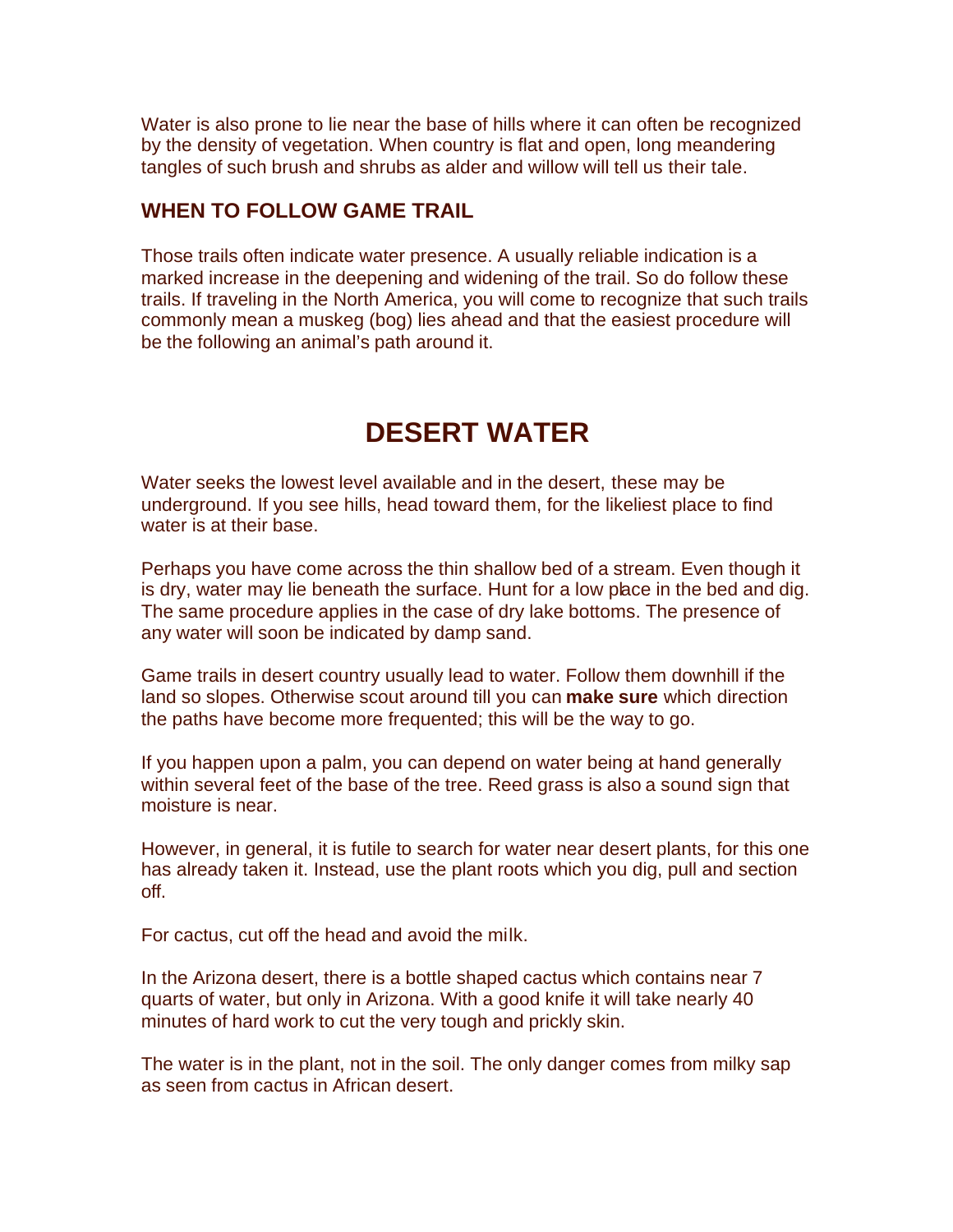The Barrel Cactus is the milky exception.

One may not find Barrel Cactus if in the wrong region of the desert. If you find one, to get the juice, cut off sections of that cactus and be wary of spines. Mash them in a container.

You can drink any resulting fluid on the spot or pour it into a second container as often as needed. If you have no utensils, you can mash segments of the cactus one by one and suck the pulp.

#### **TIPS**

1) Where you see damp soil, dig in surface.

2) One can find water just under the surface of a dry river. The water goes down at the lowest point of the river bed, in the exterior part of the elbow of its bed. Digging under the concave bank of the exterior side of the river curve is the place to find water, whereas in the convex side is nil. Help the water to flow by digging small holes.

3) Look behind rocks, in trenches and small ditches, on the flank of canyon or under the sharp edge of cliff and maybe you will find natural reservoirs. Often in those places, the soil is made of solid rock or very hard soil well packed that collects water. If you can't find those clues, search for water where the animals leave their traces.

4) In desert, **remember** to observe the flight of birds particularly at dawn and dusk. Birds glide and hover around these marshes. Go there every day; parrots and pigeons are rarely very far from it.

5) In the Gobi Desert, don't count on plants to quench your thirst. In the Sahara, the Wild Gourd or Pumpkin can quench thirst. The pulp of the Barrel Cactus in USA is safe and will give 1 litre of milky fluid. (This is the exception to the milky rule) but it is tough to get to it, with a good knife you cut the upper part. Use this cactus as last resort.

6) The roots of certain desert plants are found very near the surface soil. The Australian Water Tree, the Desert Oak and the Blood Wood are examples. Remove these roots and cut them or better break them in length of 60-100cm. Remove the skin and suck the water contained in it.

7) The Madagascar Traveling Tree of Western Africa and the Australian and African Baobab are among the plants capable of supplying water.

Don't attach too much importance about stories of contaminated wells. The acid taste of certain salty or alkaline waters rich in magnesium are the cause.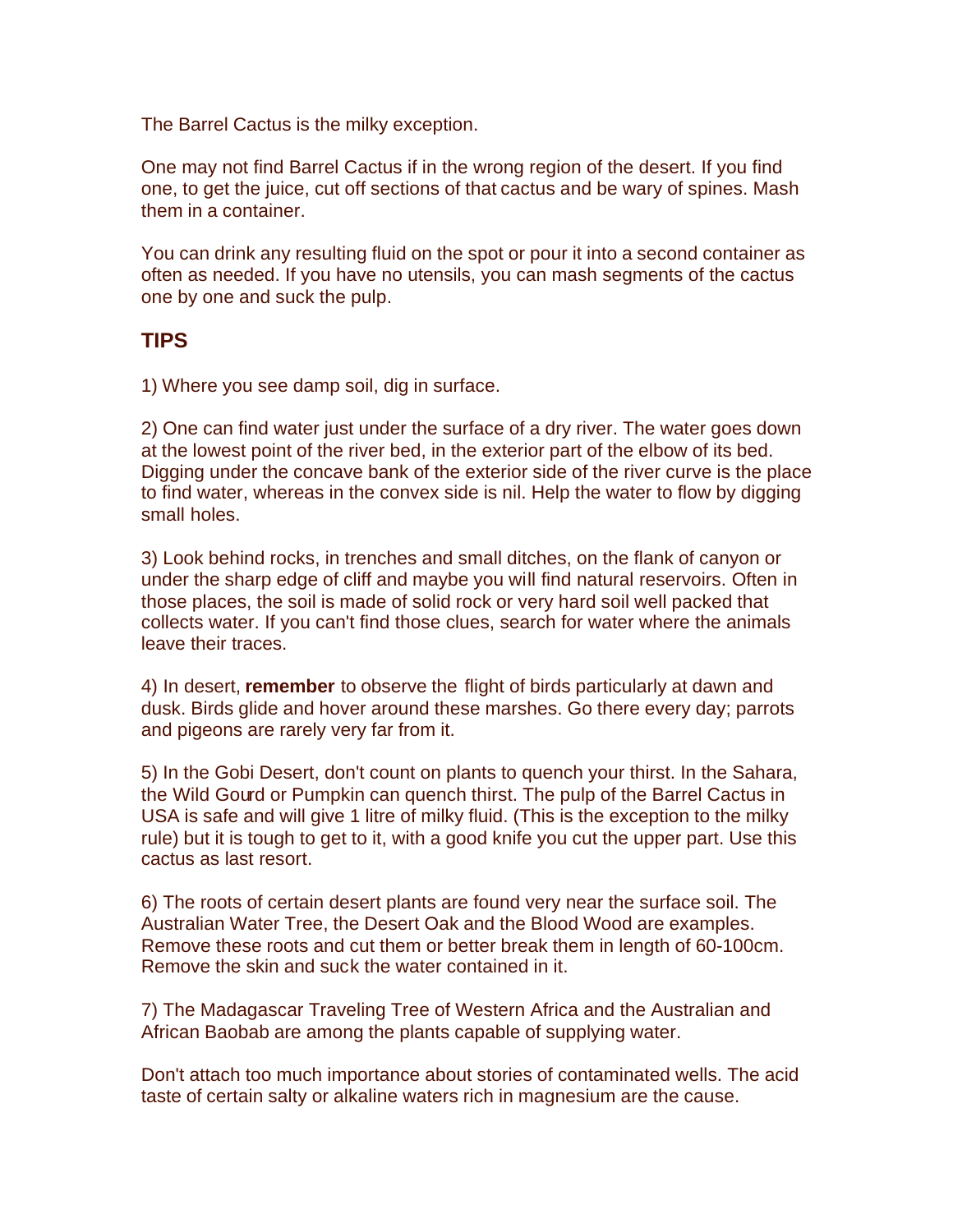Desert waters by the nature of their surge are generally better filtered and clearer than your city water. Yet, better boil that water or add Iodine or Halazone pills especially in native villages or near inhabited places.

## **DESERT SURVIVAL - WALKING**

In the Desert, adapt yourself to it, rather than try fighting it.

Desert natives refuse to do any violent effort during the hottest hours of the day and as the animals do; they drink and drink as soon as possible.

It has been registered desert walking of 140 to 350 miles (225 to 563 km) between 10 to 20 days, while walking only at night and with only a little water from plane crashed survivors.

Here is another illustration to prove the point. An American called Rodger Jones, in August 1953 was stranded on a road in the Great Salt Lake Desert, when an axle of his car broke down.

As a former Marine, he had taken a short survival course and he did the right thing. He lay down in the shadow of his car (outside) and slept through the hottest part of the day.

Around 6pm when the sun had lost its full impact, though the temperature was still around 95ºF (35ºC); he set off along the road. He knew there were steel water tanks for tourist at regular intervals.

Twice that evening he came to one of those tanks painted bright red and drank as much as he could, also filling up his water bottle. Wherever he found any shade he stopped for a rest.

Every so often he collected large stones and laid them out on the road to spell the word HELP with an arrow showing the direction he was walking in.

The next day a car driver who saw one of those signs, at once followed the arrow and caught up with Jones after a 4 hour drive.

He was resting in the shade of a rock and his condition was excellent despite a midday heat of 110ºF (43ºC).

Another family who also got stranded did survive by laying close to the car shadow, applying lipstick to the blisters and swollen lips of the husband and children and covering everyone cheeks and arms with rouge.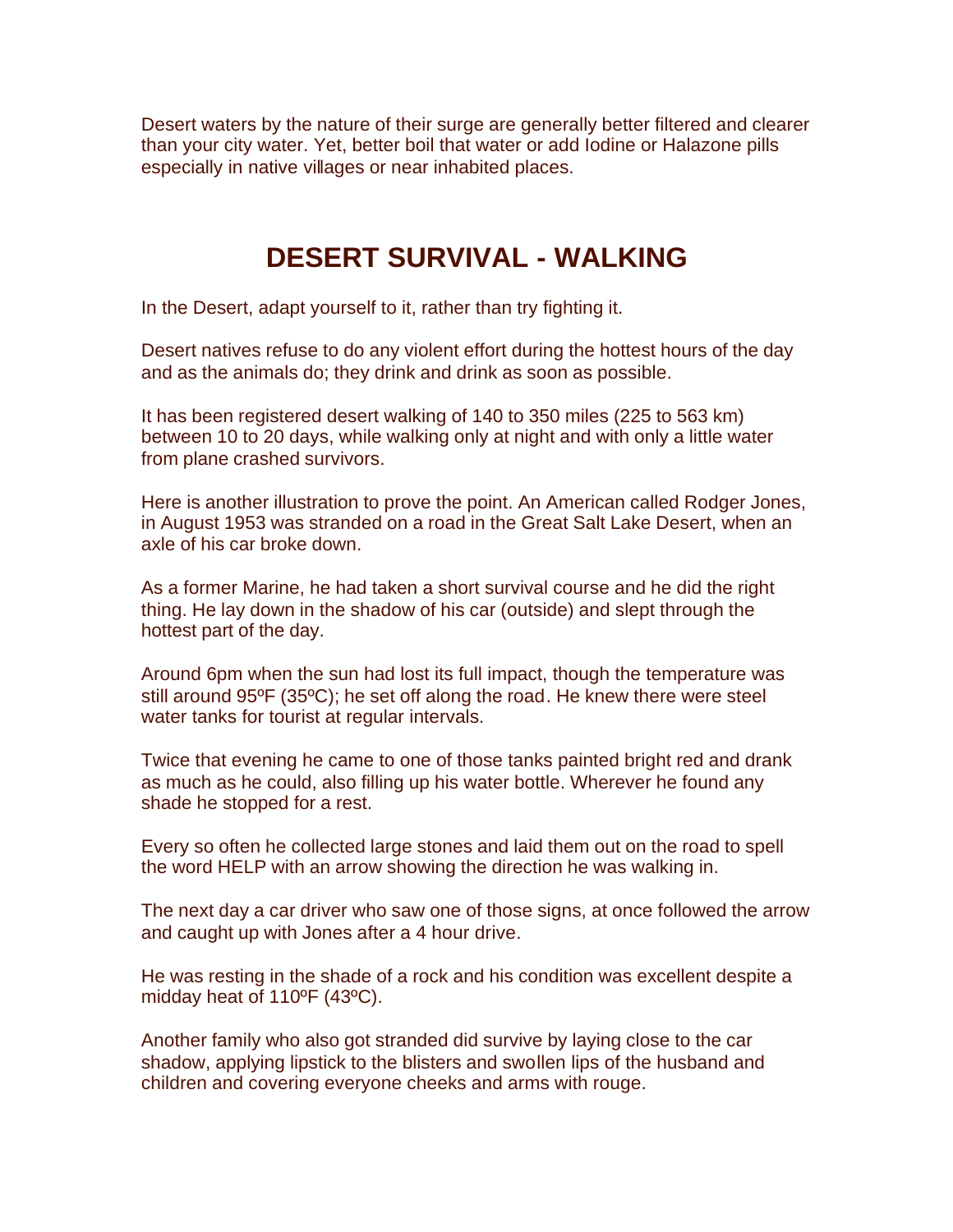Discovering that the ground was cooler a few inches below the surface, she and her husband buried the children up to the neck in sand and applied sand to the children's faces, then they did the same for themselves.

In most deserts, the temperature a foot below the surface is less than 72ºF (22ºC) and on hot summer day, it may be 18 degrees cooler than at the surface directly above.

Using urine collected earlier during the day, they dipped some bit of clothing in the can and press them on children's face, the smell was unpleasant, but the moisture was refreshingly cool.

They were later rescued in good health, but if they had decide to walk off in bright day, they would have been either dead or in very bad conditions. It pays to learn the tricks of survival.

# **DESERT TRAVEL HINTS**

#### **Travel at night as much as possible.**

1) Cover yourself as much as possible. Clothing stops sweat evaporating too quickly and helps you benefit from its cooling effect. If you remove your shirt, you will feel more at ease but you'll also sweat much more besides risking sunburn.

2) Keep your clothing on. You will walk further if you don't sweat too much.

3) Unless you have a lot water, don't waste it washing.

4) When drinking, don't swallow big gulps in one shot. Drink small quantities. If low in water, then only dampen your lips.

5) Keeping a few small pebbles in your mouth will ease your thirst; breathe through the nose and don't talk.

6) Absorb salt only with water and only if you have a lot of water.

7) Drink as often and as much as you can; the saving of water will not get you much farther, yet don't waste it.

8) When extremely thirsty any liquid is tempting, but don't drink any alcohol. Aside from its effects, it only dehydrates the body.

9) Urine is harmful and only increases thirst.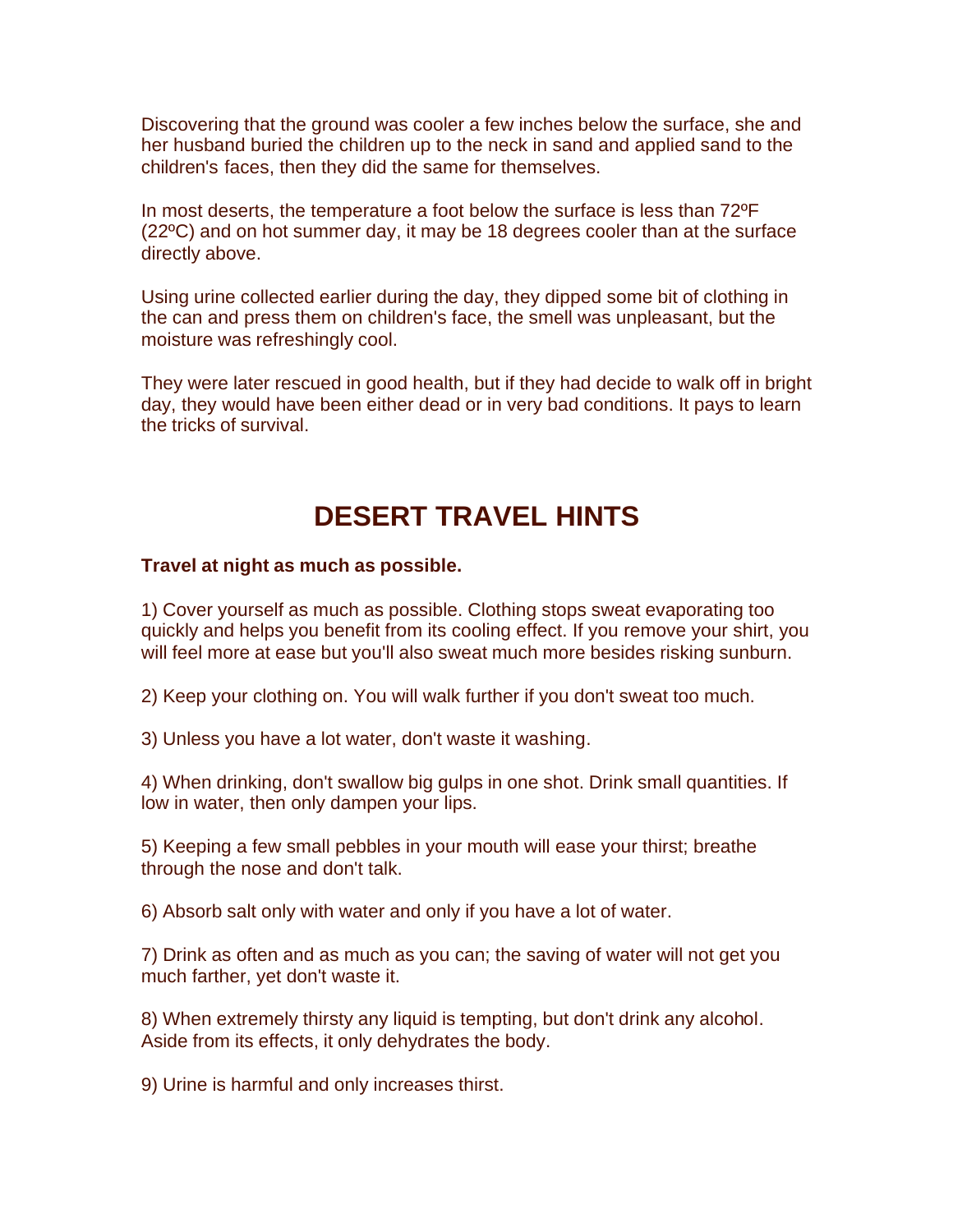10) Smoking dehydrates your body and heightens the need to drink.

Sluggishness of the digestive system is a natural consequence of going without normal amounts of water and nourishment.

This condition need not cause concern and will re-adjust itself when normal conditions resume. So don't take any laxative under such conditions for it depletes the body of further fluid.

#### **DEW**

Dew which settles after cold nights in many stretches of deserts has also been a life saver. Survivors have mopped it from the metal of their wrecked plane or collected it in tarpaulins.

Dew must be collected before the sunrise, for it evaporates quickly. An abundant dew can give a little more than 1 litre of water/hour. Thirsty Bedouins sometimes dig up cool stones just before sunrise and wait till dew settles on them, then lick the stones dry.

In many desert regions according to Israeli scientist Shmuel Duvdevani, dew falls in a quantity which would amount to 25 inches (63.5cm) in a year.

During the war, one of the strangest sources of water were the wreck of burned out or shot up jeeps and tanks and trucks. Airmen, after crashed, walked 20 miles (32 km) a day filling up their water bottles regularly from the radiator of such vehicles. (This is a good idea unless the radiator contains glycol ether which is anti-freeze, a toxic substance.)

#### **BEDOUINS WATER EXPERTS**

Survival experts have taken great interest in the methods of Bedouins with their amazing sixth sense which again and again leads them to sources of water.

Morning and evenings, for instance, they listen to the twittering of birds to locate where the birds get their drink. They also find water holes by watching the direction in which birds are flying or by following animals trails. Flocks of birds circling over one spot, excepting vultures, usually indicate a drinking place in the desert.

Of course the water there is not **always** pure said a survivor who found such a water hole. There was such a stench of sh<sup>\*\*</sup> that he was almost sick. But his thirst was greater than his disgust. He had no iodine to disinfect water nor anything to make a fire with and boil it, so he drank it and was none the worse. I should point out, that he should have dug a hole nearby (9 feet) and let the water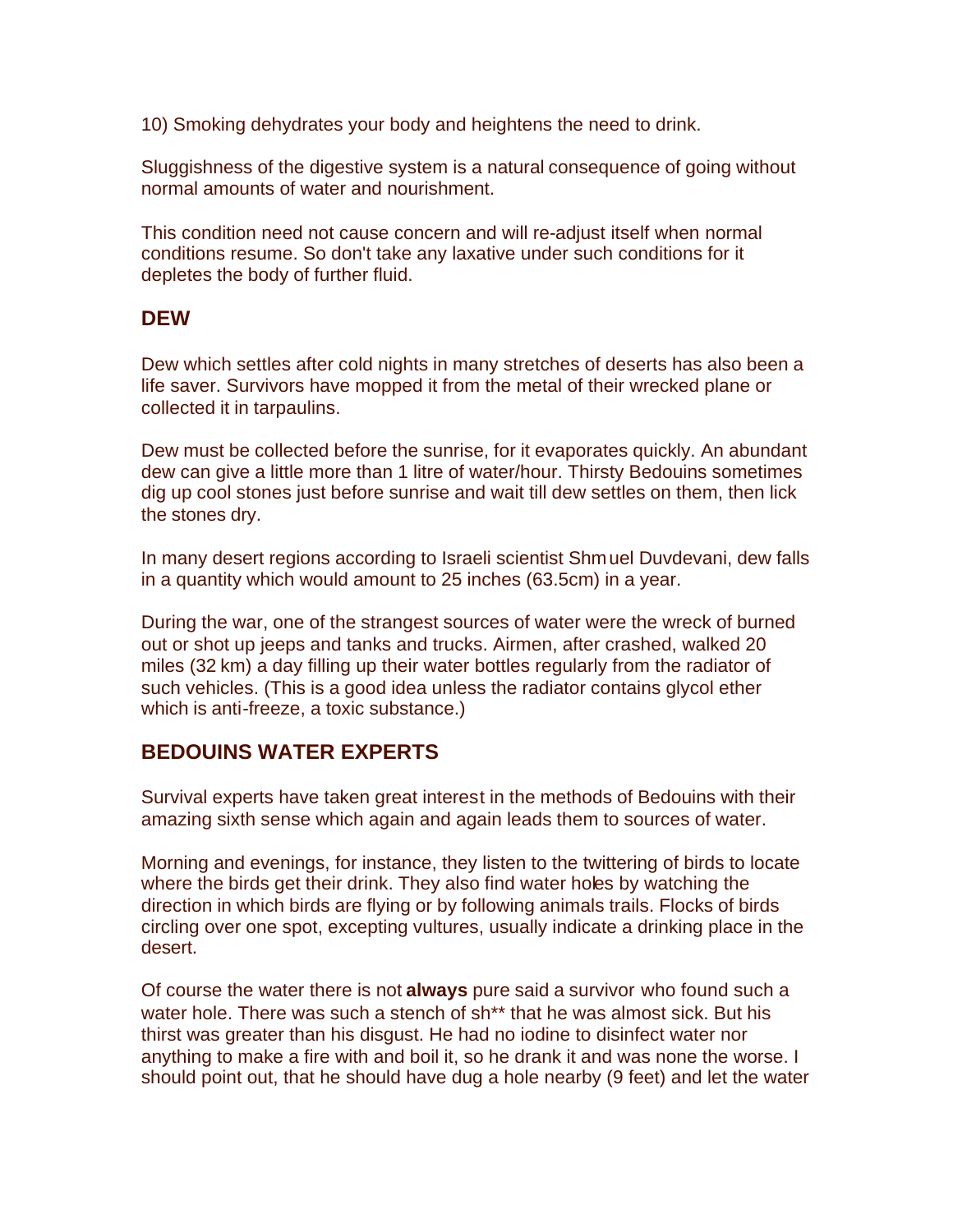seep through thus safer in some ways. 9 feet would also get rid of water contaminated by radiation.

Dense clouds of flies swarming over a place in the desert show Bedouins where there was water only a short while before and they **almost always find it worth digging there**.

Bedouins also have discovered fairly large supplies of water either on the edge of a desert very near salt lakes or in the middle of deep dune valleys. Rain water collects there, seeps into the ground and settles between different layers of soil.

If, while digging, they hit upon wet sand with a dry layer underneath it, it is a sign that the water has already drained off farther downhill or evaporated in which case they start digging again in a lower lying spot.

Almost every desert has wadis, where sometimes water is still found only a few feet under a surface which is apparently bone dry. Of course, there is often no more than a layer of mud left, but thirsty people have pressed it into a cloth and drunk the water unharmed. Those who died from it never told their stories.

#### **AFRICAN BUSHMEN**

They dig a small hole in the mud, stick a suction pipe into it, then suck the moisture out of the ground drop by drop. A grass filter stops any sand getting into the bottom of the pipe. Water not needed at once is stored in blown-out ostrich eggs in which quite a large amount of liquid can be carried.

If water tastes very soapy or salty, it may be poisonous. In the Gobi Desert for instance, there are springs which contain alkali. In Arizona several springs contain arsenic and a spring in the Sahara contains so much chlorine that it corrodes clothes.

# **WHERE TO FIND WATER IN ROCKY SOILS**

Water easily disintegrates limestone and digs caverns which is where you will find springs and water sweating.

## **LAVA ETC.**

Because of its porosity, lava retains much water, so you will find springs along valleys which crosses old lava flows.

When a dry canyon cuts across a sandstone or gritstone layer, there is water which sweats on its walls.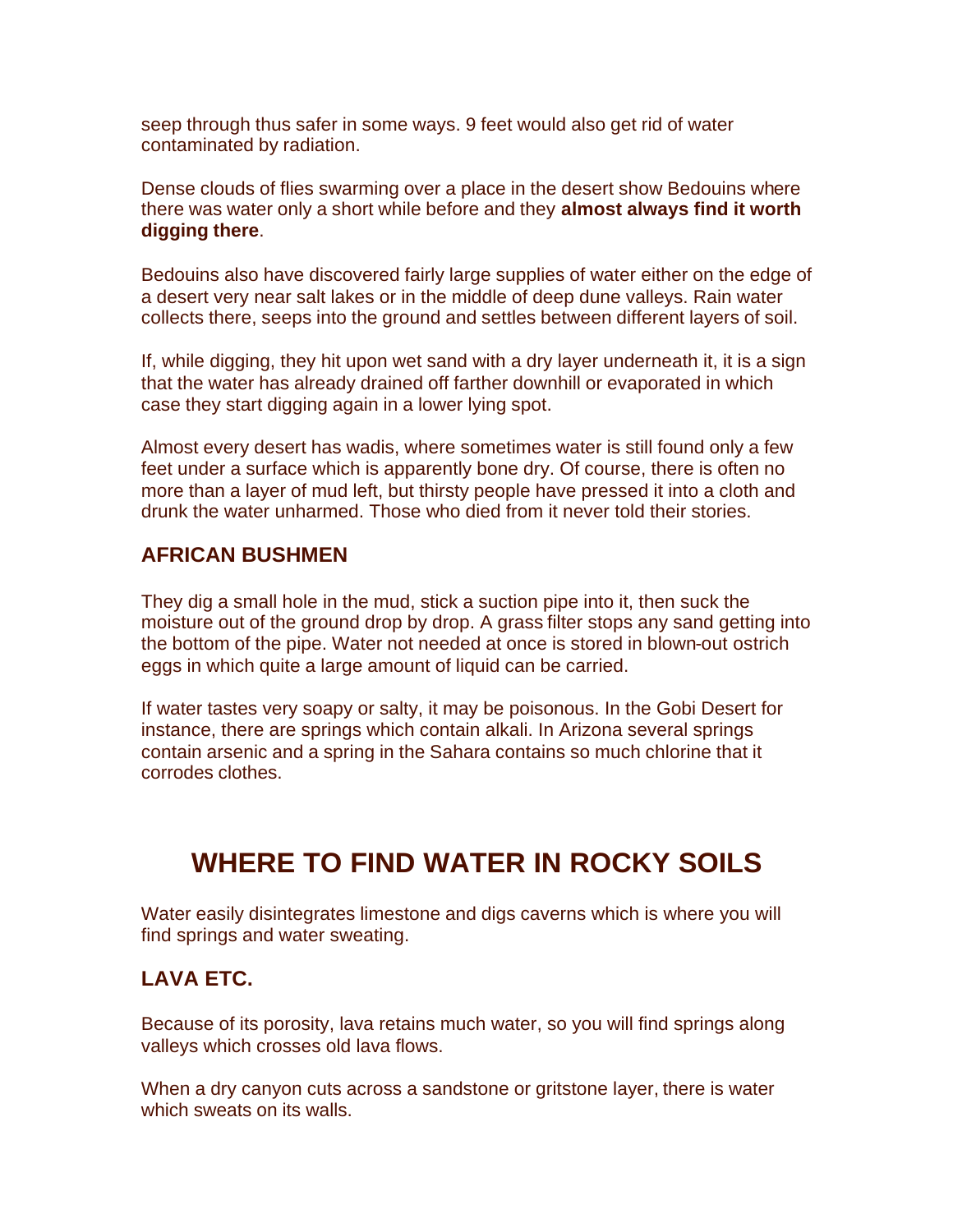In a region rich in granite, dig a hole in the green grass and you will discover water coming up.

## **IN SOFT SOILS**

Water is ordinarily more abundant and easier to discover in soft than in rocky soils. The phreatic sheets often come to surface in valleys and slopes.

The springs and sweating are found in the high level line of the river waters after those have retracted away.

**Before digging to find water, try to discover the signs which indicates its presence.** The bottom of a valley, at the foot of a sharp slope, a corner of vegetation which has sheltered a spring during rainy season, a low forest and sea shores, are among many places where the hydrostatic level lies under the surface.

There is no need to dig deeply in order to find water. Above the level of the phreatic sheet, there are small streams and ponds. However, those waters are contaminated and dangerous even when far away from any civilization. Example: Springs below towns.

#### **ON MOUNTAINS**

Dig in dry spring beds; water often hides under the gravel. Mountain slopes usually hide springs at their feet.

## **OTHER SOURCES OF SUPPLY**

Creosote plants, Willows, Elder Berry, Salted Herbs grow only where water is near the surface.

By a starry night, one can with a handkerchief mop up and gather up to 1 quart of water per hour from damp soils where you see flies.

# **INSECTS, BIRDS AND ANIMALS INDICATORS OF WATER**

## **BEES**

Bees in an area are a certain sign of water. Rarely will you find a hive of wild bees more than 3 or 4 miles from fresh water. A bee flies a mile in 12 minutes.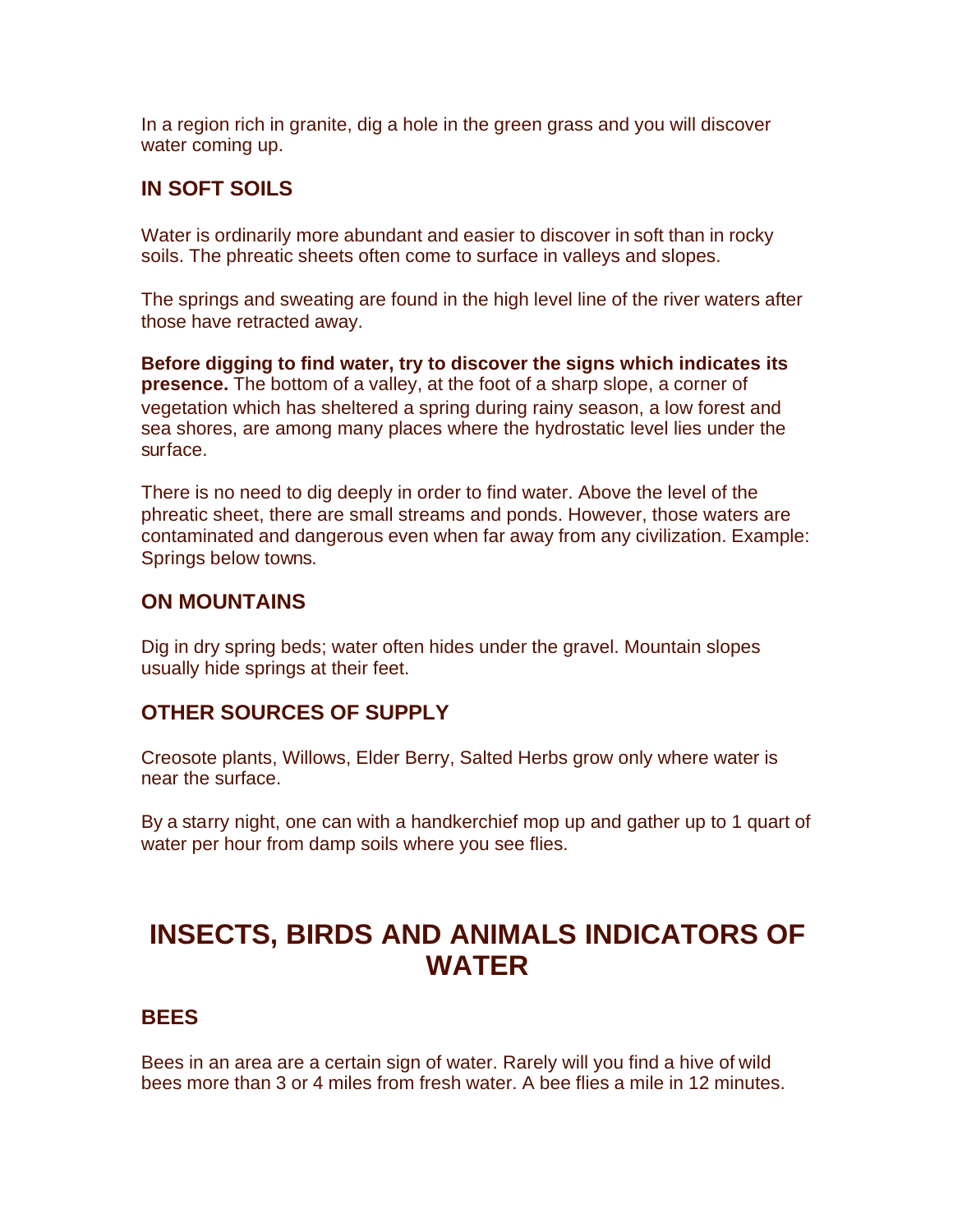So you can be sure if you see bees that you are not far from fresh water, but you will probably have to look for further indications before you find the water supply.

#### **ANTS**

Many ants need water, so if you see a steady column of small black ants climbing a tree trunk and disappearing into a hole in a crotch, it is highly probable that you fill find a hidden reservoir of fresh water stored away there. This can be proved by dipping a long straw or thin stick down the hole into which the ants are going.

If wet, then water is there. To get the water, do not on *any* account chop into the tree. If the hole is very small, enlarge it with your knife-point at the top. Make a mop by tying grass or a rag to a stick. Dip the mop into the water and squeeze into a container.

Another method is to take a long hollow straw and suck the water you need from the reservoir. These natural tree reservoirs are **very common** in dry areas, and are often kept full by the dew which condensing on the upper branches of the tree, trickles down into the crotch and into the reservoir inside the tree.

Water reservoirs are very common in the She-Oaks (casuarinas) and many species of Wattle.

## **MASON FLIES**

Theses large, hornet-like creatures are a certain indicator of water. If you see a mason fly building in an area, you can be sure that you are within a few hundred yards of a soak of wet earth.

Search around carefully and you will see the mason fly hover and then suddenly drop to the ground. If you examine the place where she landed, you will find the soil is moist and that she is busy rolling a pellet of mud for her building. By digging down a few inches or at most, a couple of feet, you will surely find a spring and clear, fresh, drinkable water.

## **BIRD INDICATORS FINCHES**

All finches are grain-eaters and water drinkers. In the dry belts, if you see a colony of finches, you can be certain that you are near water, probably a hidden spring or permanent soak.

## **WILD PIGEONS**

They are a reliable indicator of water. Being grain and seed eaters, they spend the day out on the plains feeding and then with the approach of dusk, make for a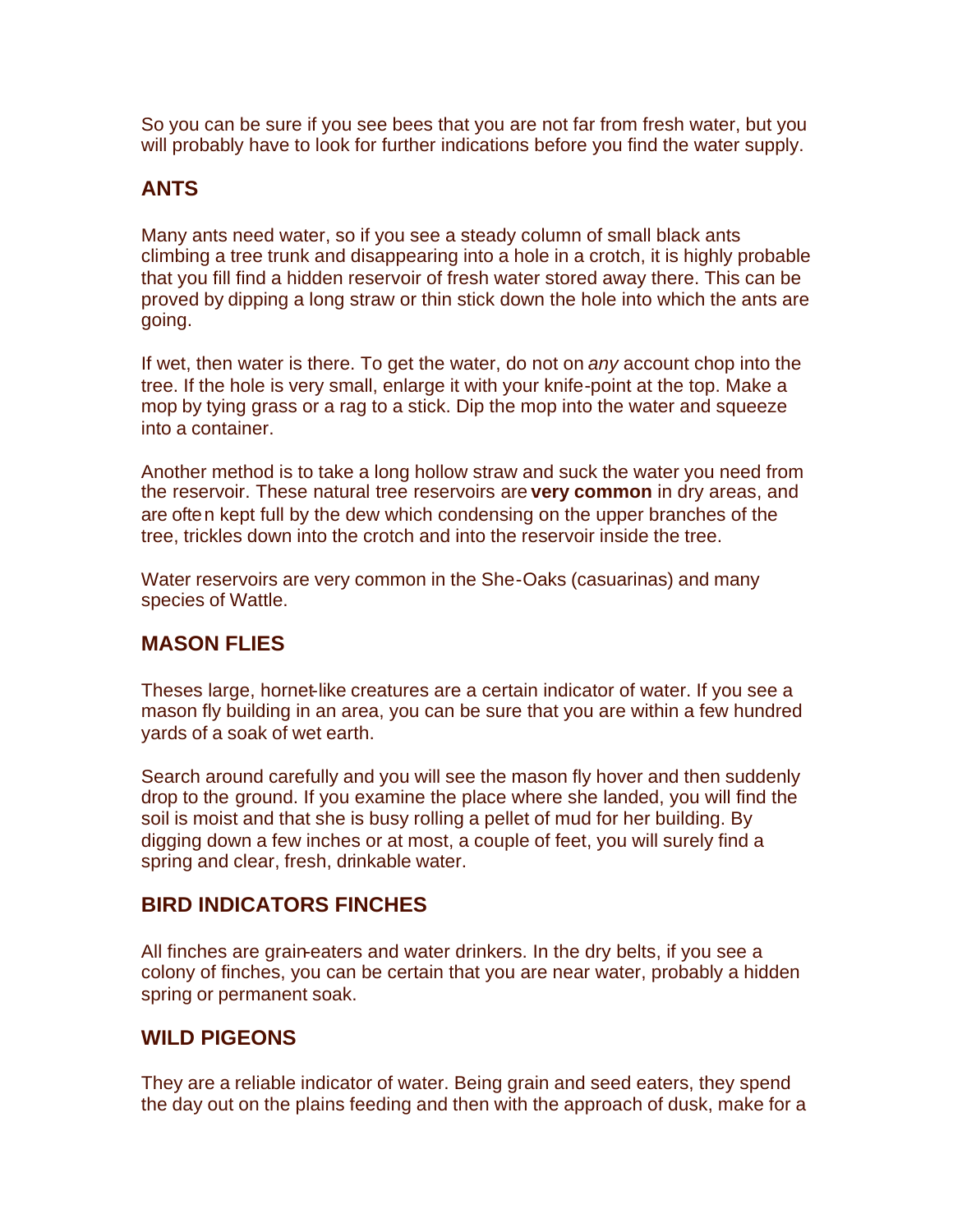water hole, drink their fill and fly slowly back to their nest. Their manner of flying will tell you the direction of their water supply.

If they are flying low and swift, they are flying to water but if their flight is from tree to tree and slow, they are returning from drinking their fill. Being heavy with water they are vulnerable to birds of prey.

## **GRAIN EATERS**

All the grain eaters and most of the ground feeders require water, so if you see their tracks on the ground, you can be fairly certain there is water within a few miles of your location. An exception are parrots and cockatoos which are not seen as reliable indicators of water.

## **CARNIVORES BIRDS**

Being flesh eaters, they get most of the moisture they need from the flesh of their prey thus not reliable water-drinkers. Nor should you regard the water living birds as indicators of fresh or drinkable water.

#### **MAMMALS**

Nearly all mammals need water at regular intervals to keep alive. Even the flesh eaters MUST drink, but animals can travel long distances between drinks and therefore, unless there is a regular trail, you can not be sure of finding water where you see animal trails. This is a general rule.

However, certain animals **never** travel far from water. Example: A fresh track of wild pigs is one sign that there is water near by. Also, fresh tracks of rooster and most of the grazing animals, whose habit is to drink regularly at dawn or dusk. In general, water is found by following these trails downhill.

## **FROGS ETC.**

Frogs, salamanders, weevil charancons **always** look for a damp place to rest and usually, if we dig under them, you will find water points, even springs.

#### **REPTILES**

Most of the land-living reptiles are independent to a very large extent on water. They get what they need from dew and the flesh of their prey and thus, not an indicator of water.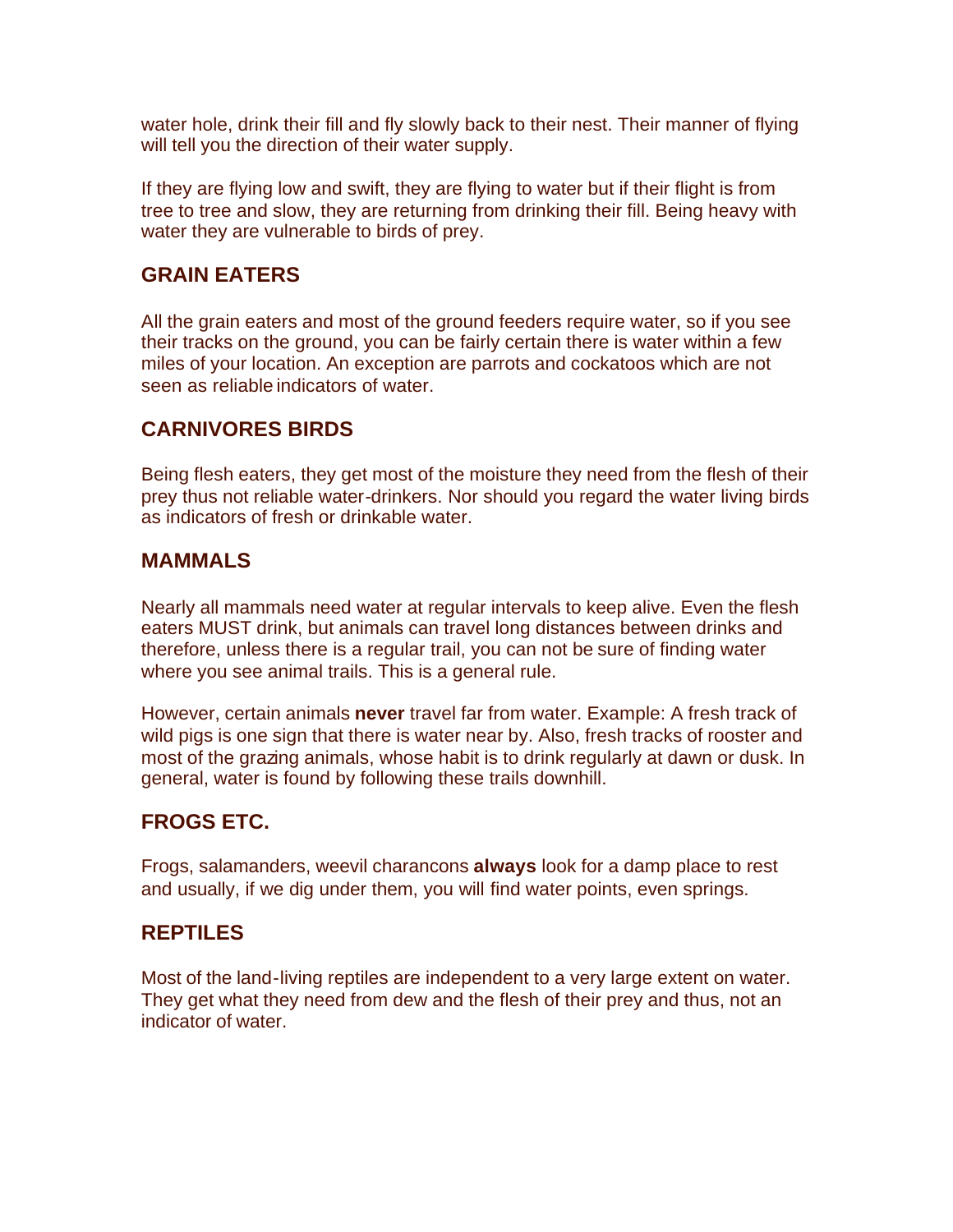# **WATER FROM VEGETABLE SOURCES**

Roots and branches of many trees contain sufficient free-flowing fluid to relieve thirst. This can be collected by breaking the roots or branches into 3 feet lengths and standing these in a trough of bark into which the collected fluid will drain to the container.

In some plants the amount of stored water is truly unbelievable. The water will gush out literally when the plant is cut.

#### **WARNING!: THESE VEGETABLE "DRINKING-WATERS" CAN NOT BE KEPT FOR MORE THAN 24 HOURS.**

The fluid starts to ferment or go bad if stored and might be dangerous to drink if in this condition. The nature of the plant, if judged by the properties of its foliage, is no guide for the drinkability of the fluid which is its sap.

For example, the Eucalyptus whose leaves are heavily impregnated with oils of Eucalyptus, and in many cases poisonous to human beings, contain a drinkable fluid, easily collected from the branches or the roots. The fluid is entirely free from the essential oils and with no taint of the Eucalyptus. Its roots measure from 12 to 25 metres (39 to 82 feet), crawling under low depth. Pull them off, remove the bark, and the sap will sweat at both ends, where you have put containers.

The Liana or Monkey ropes found in tropical regions are an example of a prolific abundant source of water.

There are certain precautions and a few danger signs with regard to vegetable fluids. If the fluid is milky or red or colored in any way it must be regarded as **dangerous**, not only to drink, but also to the skin. Many of the milky saps, except those of the ficus family which contain latex or a natural rubber, are **extremely poisonous.**

One exception known is the Barrel cactus in the USA.

The milky sap of many weeds can poison the skin and form bad sores, and if allowed to get into the eyes, cause blindness. With **all** vegetable sources of fluid, even though the water itself is clear, taste it first and if quite or almost tasteless or flavorless, it is safe to drink.

For vegetable sources of water in arid areas, the best volume is generally obtained by scratching up the surface roots. They are discovered close to the ground and if cut close to the tree, may be lifted and pulled, each root yielding from 10 to 20 feet. These MUST be cut in 3-4 feet lengths for draining.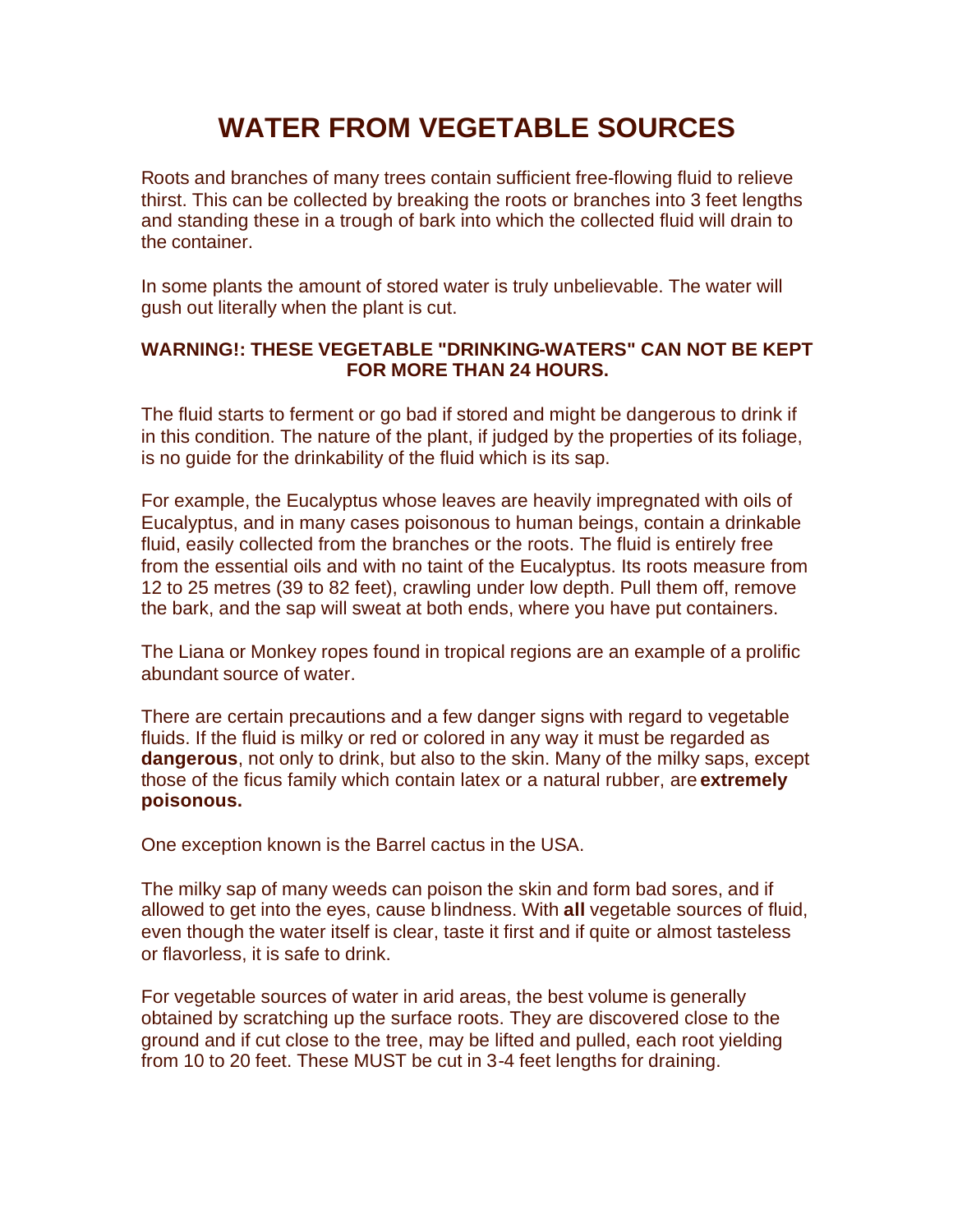Many persons who have tried to obtain drinking water from vegetable sources failed to get the precious liquid to flow just because they did not break or cut the stalk or root into lengths**. Unless these breaks are made, the fluid can not flow** and the conclusion is that the root, branch or vine is without moisture.

In general, water is more plentiful from plants in gullies than on ridges. And the flow is wasted if the roots are broken into sections and NOT CUT. Cutting tends to bruise and seal the capillary channels.

# **DEW COLLECTION**

In barren areas where there are no trees, it may be possible to collect sufficient moisture from the grass in the form of dew to preserve life.

One of the easiest way is to tie rags or tufts of fine grass round the ankles and walk through the herbage before the sun has risen, squeezing the moisture collected by the rags into a container.

Many explorers saved their life that way. Pig-face and Ice plant and Pig weed contain large proportions of drinkable moisture.

# **WATER ON SEA COAST**

**Fresh water can always be found along the sea coast by digging behind the wind blown sand hills which back most ocean beaches.** These sand hills trap rain water and it floats on top of the heavier salt water which filters in from the ocean. Sand hill wells **must** be only deep enough to uncover the top inch or 2 or water.

## **SAND WELLS**

If dug deeper, salt water will be encountered and the water from the well will be undrinkable. It will be noticed too that the water in those wells rises and falls slightly with the tides.

#### **THESE SAND WELLS ARE COMPLETELY RELIABLE SOURCES OF WATER ALL OVER THE WORLD.**

When digging, it is necessary to rivet the sides of the well with brushwood, otherwise the sand will fall into the well. On coastal areas where cliffs fall into a sea, careful search along the lower edges of the cliff will generally disclose soaks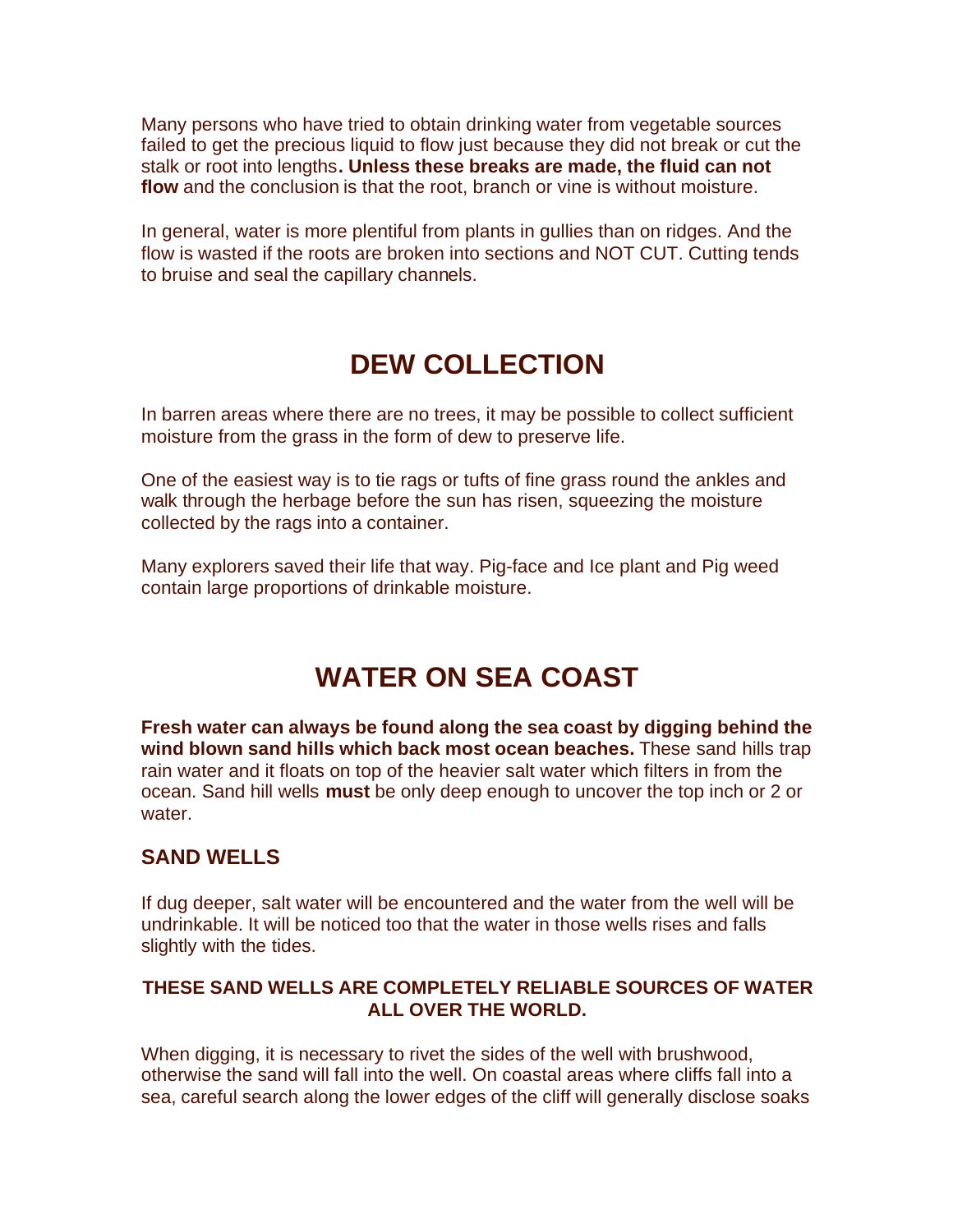or small springs. These, in general, follow a fault in the rock formation and frequently are evident by a lush growth of ferns and mosses.

I personally found that near the cliff, at the bottom of them where you find fallen rocks meeting the sand beach, if you dig there yet not too close to those rocks, you will find water about 1 foot down. It is a perpetual source of water, as much as you want, even for 20 persons. It keeps filling up every day.

MAKE SURE you rivet the side also and just cover the hole with some planks or drift board and mark it well so that it keeps animals away, for sand will cover it fast after a while from the nearby sand hill.

I know about them I survived on them for 5 months on a deserted island, Brion Island, QC.

## **SEA MOISTURE FROM FISH FLESH**

Another source of liquid sufficient to sustain life at sea, when no fresh water is available, comes from flesh of the fish.

The fish are diced and the small portions of flesh are placed in a piece of cotton cloth and the moisture wrung out. This moisture is not excessively salty and can sustain life for a long period.

#### **CONDENSING SALT WATER**

It is possible to condense sea water without equipment and obtain sufficient fresh water.

A coolamon is made or alternatively a hole is scraped in the ground and lined. The salt water is put into this hole. A fire is built and stones are put into it to heat up. These, when hot, are put into the salted water which soon boils and then water vapor is soaked up by a towel or thick mat of cloth.

In time, this will become literally saturated and may be wrung out, yielding a fair quantity of fresh drinkable water. Once the cloth is cool the collection of water vapor is fairly rapid.

# **MOISTURE CONDENSATION IN ARID AREAS**

This still produces about 50% more water between 8pm. and 8 am. than during the day, but it still works day and night. Don't depend to drink this water immediately for it takes 24 hours before collecting 1 quart (1 litre) of water sometimes.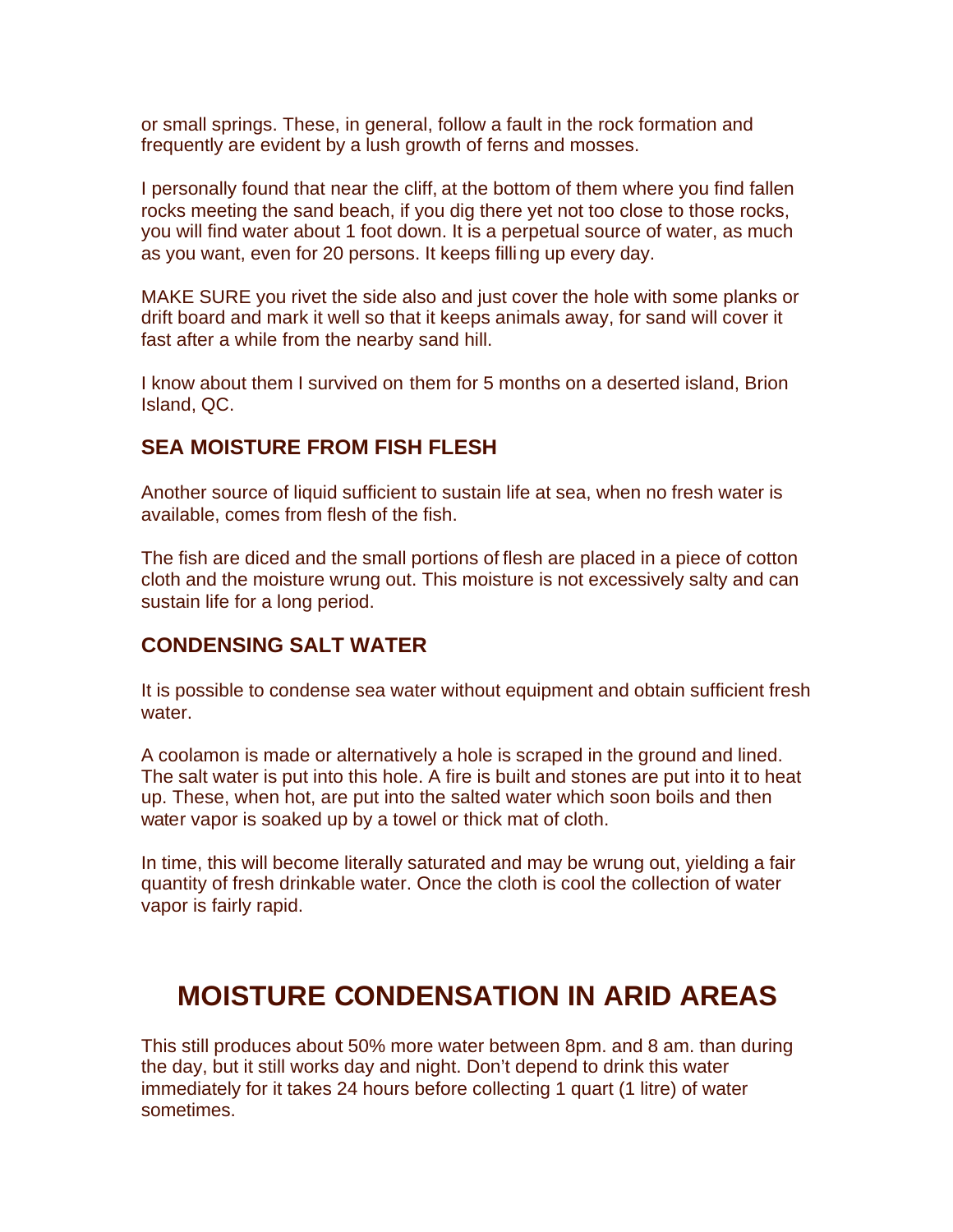A simple still for water condensation in arid areas can be made from a piece of light plastic sheeting about 4 feet (122cm) square. A clean garbage bag which has been fully cut and open will do. A hole is dug in the ground in a sunny position. The hole should be about 3 feet (1 meter) across and 15" to 18" (38cm - 46cm) deep or deeper if possible.

The site should be preferably in a moist ground, a depression in a creek bed is ideal if one can be found. If green material such as shrubs or succulent herbage is nearby, the hole should be lined with this and the materials packed down. It may be necessary to weigh down the material with a few flat stones. In the centre of the hole and in the deepest part, a container is placed to catch the moisture from condensation.

Lay the sheet of plastic across and covering the hole using some of the earth scooped from the hole to seal the edges lightly.

Place a stone in the centre of the upper side of the plastic sheet above the approximate centre of the water container to weigh it down to just over the container below.

Moisture in the soil and in the greenery placed in the hole will be drawn off by the heat of the sun and condense on the underside of the plastic. The condensed moisture will collect into droplets, coalesce and trickle down the underside to the lowest point where it drops off into the container.

If the underside of the plastic sheet is slightly roughened with fine sandpaper or similar fine abrasive such as a piece of finely grained stone, the droplets will coalesce and run off more cleanly than if the underside is absolutely smooth.

Body waste such as urine, waste food, moist tea leaves etc. can be put into the hole. The pure moisture only is condensed. From 1 - 4 pints of water a day can be collected by this method.

If the stay in the area is likely to be of some duration, the top few inches of the hole can be removed and fresh green material replaced and the still will continue to work when this is done.

#### FRESH STILL SITES MAY BE NECESSARY EVERY 2ND OR 3RD DAY.

This still can also bring you food! Since water under the plastic will attract snakes and small games which will crawl under the still cone but can not go out.

This effective method was first used by the Water Conservation Laboratory in Arizona.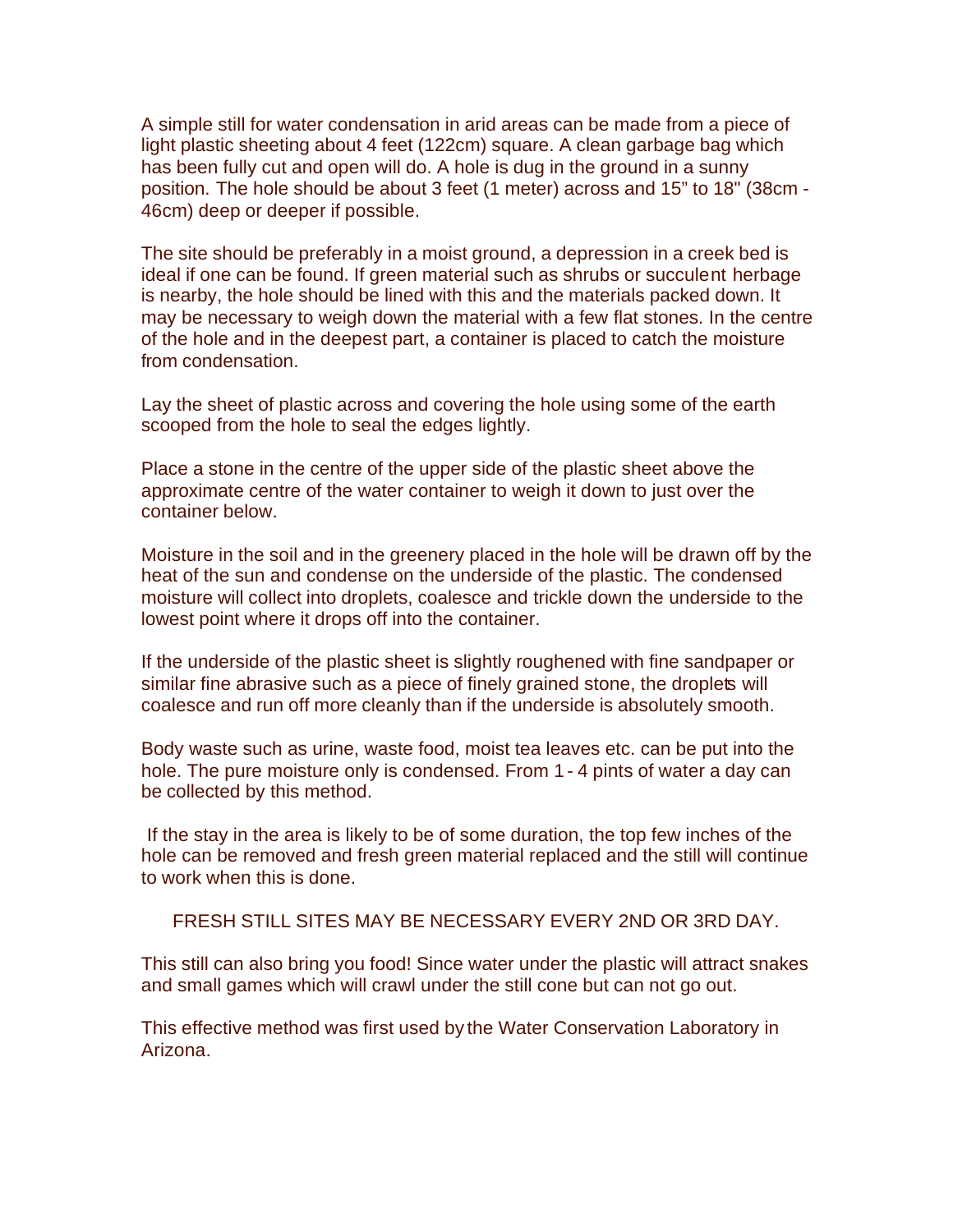Drink from the bottom bucket without having to remove it and stopping the recuperation.

# **OTHER WAYS TO FIND WATER**

#### **EXPERIENCE WITH A OIL LAMP**

At night, dig a hole 2 feet deep, cover the bottom with very dry wood and place an oil lamp which has very little oil (just so the wick is imbibed), light it up and place it on the wood floor.

Cover up the hole with branches and wait till morning to see if your oil lamp is still burning. If so, then there is water at a certain depth. Dig and you shall find it. Why is that?

Because the dampness of the under water sheet increases the air condensation furnishing more oxygen and thus, makes the oil last longer which keeps the flame to your oil lamp. If however it has died, then there is a lack of dampness. The oil alone has not sufficed for the night's duration having burned faster than the air which was too dry.

## **WATER FROM A LANTERN**

If all other means of getting water have been exhausted, any metal container and lighted lantern may be used to obtain water.

Remove one end of the container and submerge the closed end in a foot or more of salt water. Place the lighted lantern inside the container on the bottom. Cover the open top, allowing only enough air to enter to keep the lantern burning. The heat will cause moisture to form on the inside container. This can be soaked up with a rag and squeezed into a cup.

#### **EXPERIENCE WITH A WOOL BALL**

Do as for the oil lamp but replace it by a wool ball. Put a very dry wool ball on the dry wood and cover the hole. The following morning, look at your ball and press it strongly, the quantity of water will tell you if its worth digging.

#### **RAIN WATER**

*Always safe to drink* and easy to collect with any tarp, but unfortunately there are three exceptions. A chemical, atomic or bacteriological warfare would render this water unsafe unless filtered and boiled. Man has created its own worst problems.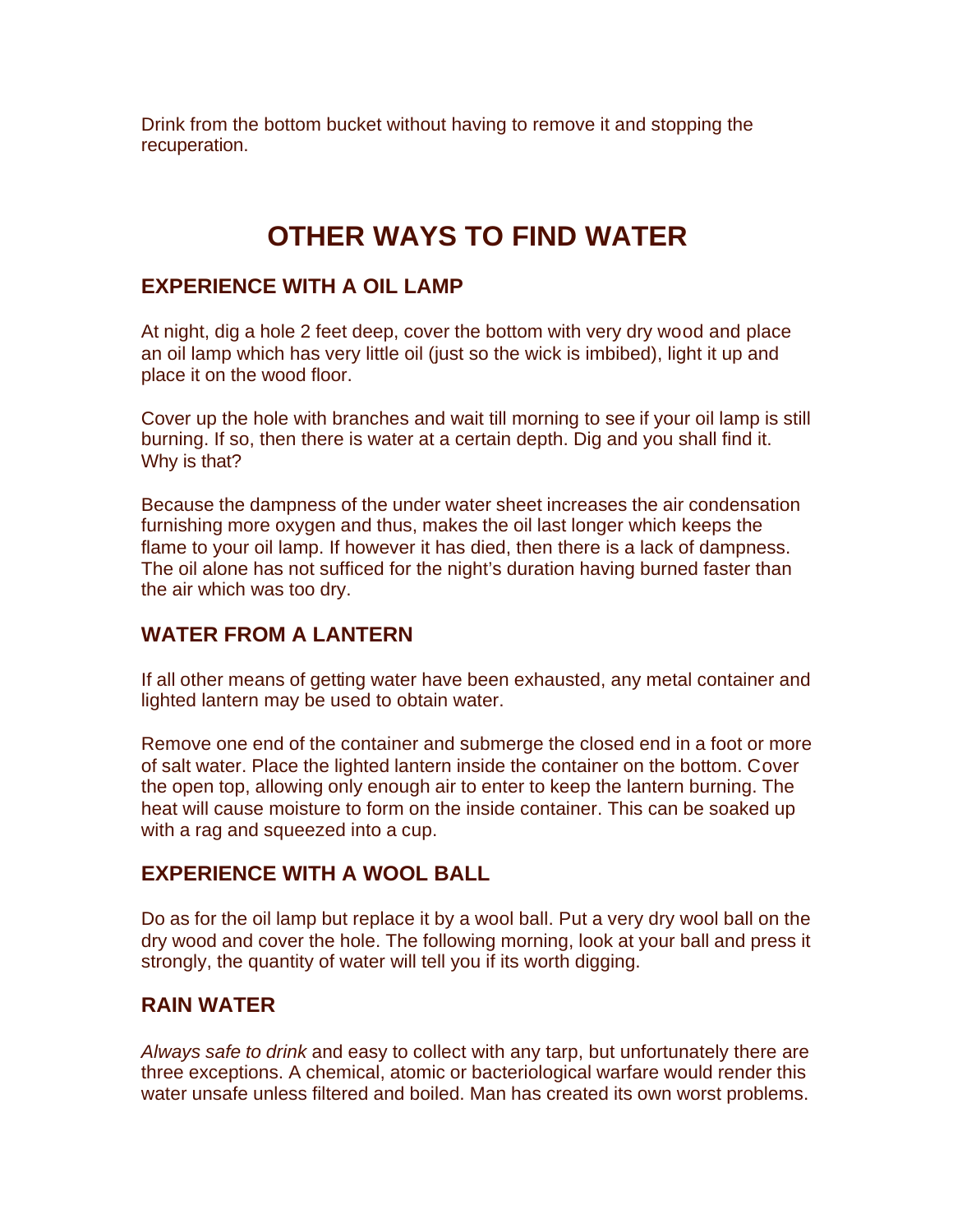#### **WATER IN COLD CLIMATE**

Snow: Clean snow can be eaten any time one is thirsty. The only precaution is to treat it like ice cream and not to put down too much at once when overheated or chilled. Rather, let it melt down in your mouth. It is better not to eat snow when extremely cold, for it has the tendency to dehydrate the body and provoke chill. Let it melt slowly into your mouth in small quantity

One of the most pleasant wilderness desserts is ice cream made with snow. Pour milk into a container, add sugar and some flavor such as chocolate and stir in preferably fresh light snow till taste and texture are satisfactory.

Snow drawback is that a considerable amount is needed to equal a glass of water. Packed snow gives more water of course, ice even more.

Particular care has to be taken when melting snow to not burn the pot. Melt the snow until the bottom of the pot is safely covered with several inches of water before adding more snow. Use any tool to pack the snow as it melts to avoid the bottom of your pot drying up and burning. This nuisance is compensated for by the fact that snowfall makes water readily available throughout wilderness.

One needs a lot more water in cold weather than one expects, because the kidneys have to take over much of the process of elimination otherwise done by the sweat glands.

# **ICE and FRESH WATER**

This is the water supply of many an Arctic establishment but the tasks of cutting and melting is sufficiently inconvenient that when it is feasible, most prefer to chop or chisel holes in the lake or stream to get water.

Such holes **must** be covered to discourage their freezing. Also it is the preferable method since you waste no fuel. To obtain water you need twice the amount of fuel to melt snow than if you melt ice for the same quantity of water.

To break ice, it is better to use a pointed tool. First, hit a few light strokes to create a split then a hard blow to break an ice piece the length desired. On a great lake or long river, cut toward an already existing split to avoid making only small bits.

If one wants to dig a hole in a lake or river to obtain water, one **must** be careful doing it to avoid splashing.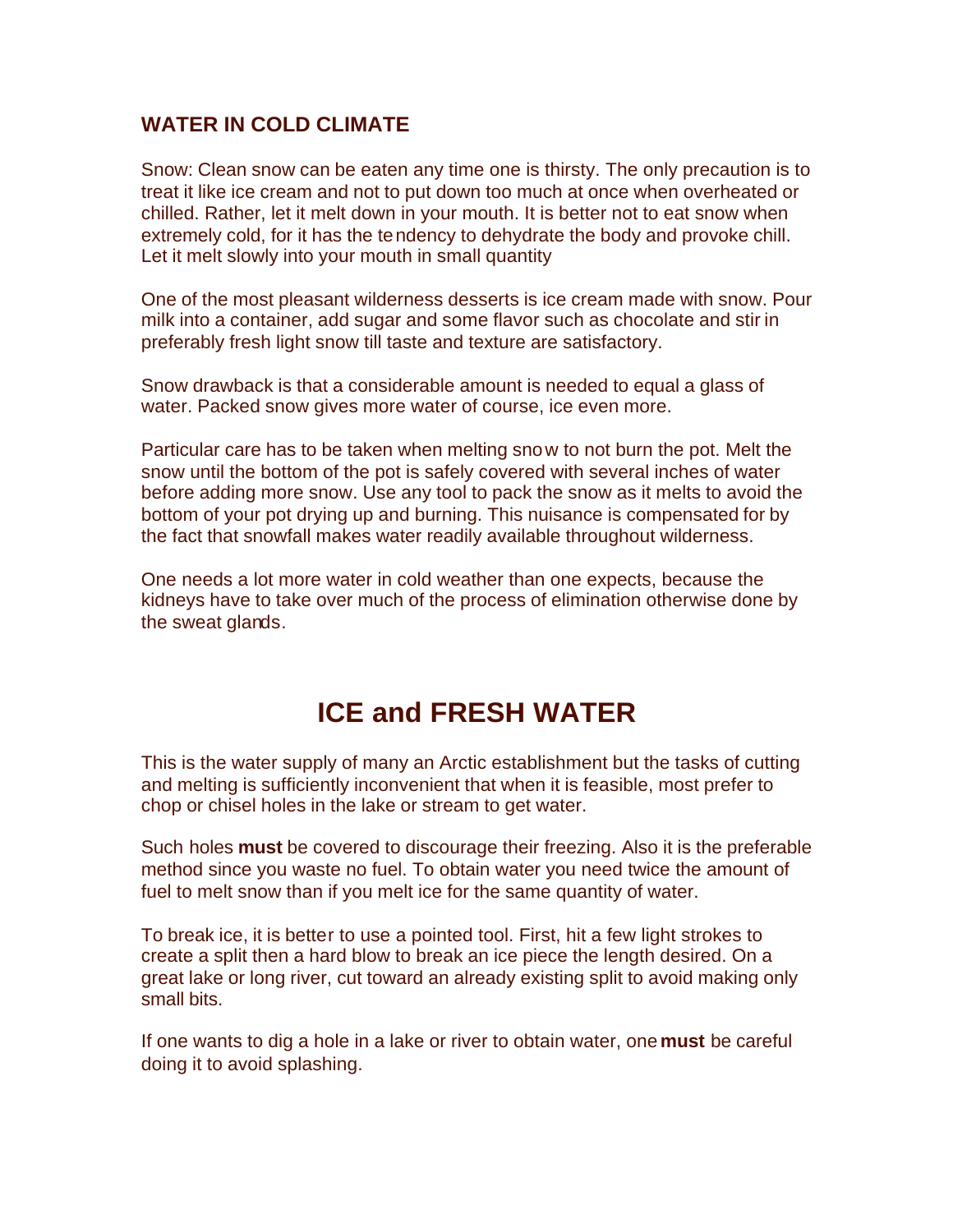First, start to axe all around your hole but make very sure not to puncture the ice all the way to the water, until your hole is deep and wide enough for your bucket.

Then and only then, once you are near water on all sides, give a sharp blow to break the ice completely. If you don't do this, the water will seep into the hole and you will get dangerously wet while trying to enlarge it. However, as far as purity is concerned, ice and the water obtained from melting ice differ in no respect from the water originally frozen.

## **SALT WATER ICE BECOMES FRESH**

The soundest reasoning leads to the [worst] conclusions when the premises are false. We are certain that the ocean is salt, so it is logical than that the ice of salt water **must** also be salted

Wrong! It so happens as Dr. V. Stefansson notes, the sea ice becomes fresh during the period intervening between its formation and the end of the first summer thereafter.

If, during freezing weather, you are ever in a position where you have no other source of water but salted water, you'll want to catch small amounts of the available brine and allow ice to form in it. The slush and any remaining liquid should then be removed.

The ice you'll find fresh enough to use in emergency. Ocean ice loses its salt so rapidly that ice over 1 year old is nearly fresh.

And ice formed 2 or more years old can not be distinguished as far as taste goes from river ice unless waves have been breaking over it recently or spray has been dousing it.

Melted hollow otherwise will usually be found to contain ample fresh water. Salted ice is grey and opaque whereas unsalted ice is bluish and crystal colored.

# **FINDING DRINKING WATER ON OCEAN**

Rain water will often furnish drinking water at sea. When it starts to fall, the precaution is immediately taken to let it wash any accumulated salt from everything that is to be used for catching it and storing it.

Dew is heavy enough is some areas to merit being caught in a sail or tarpaulin stretched with sufficient sag to allow any condensation to collect.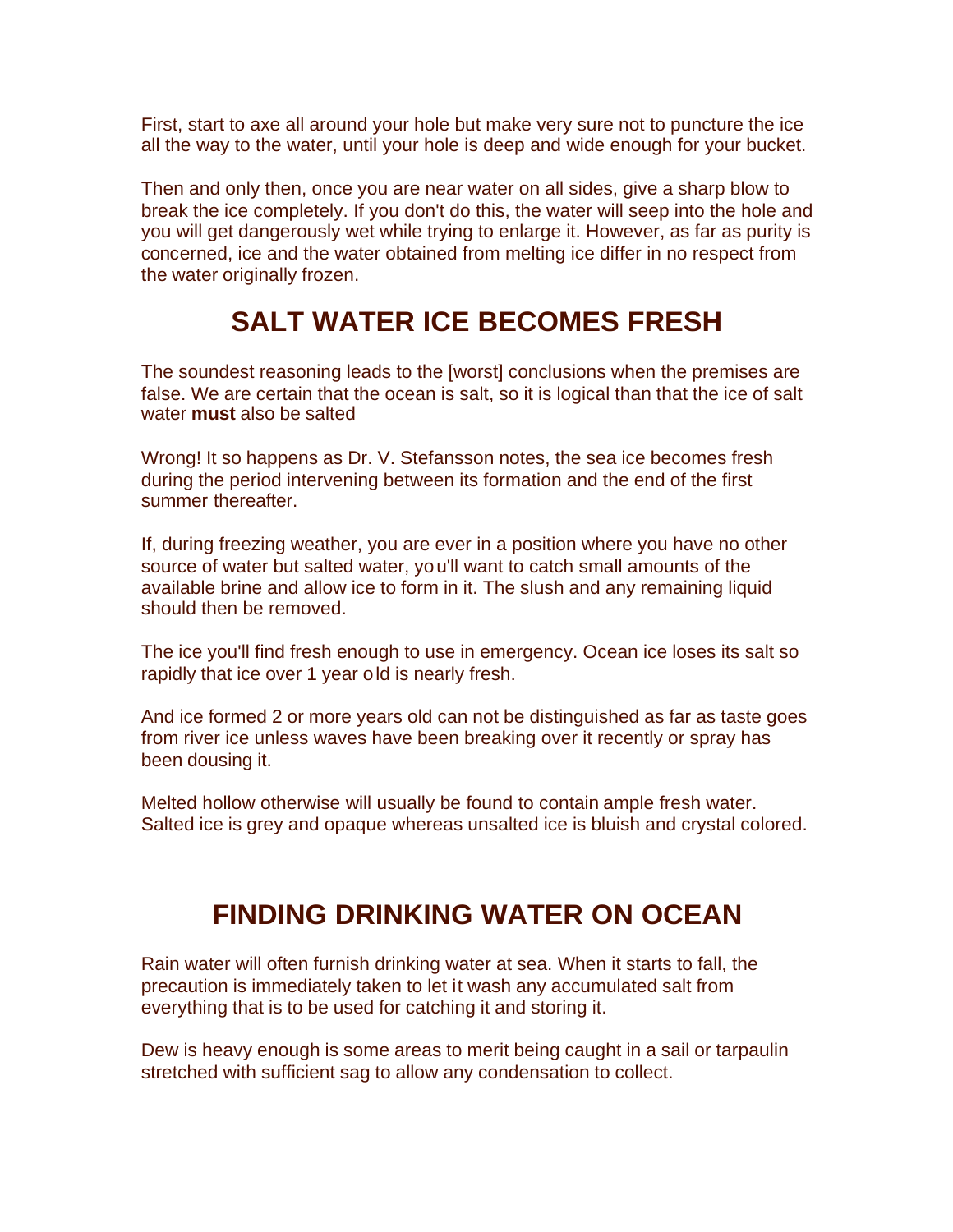One may be out of sight of land and yet so near the mouth of some great river that even far at sea the water will still be fresh.

#### **OBTAINING WATER FROM FISH**

The proportion of water in fish is so high that at sea, except when large enough emergency water supplies can be secured from ice or rain, fish are the most dependable source.

They can be caught in many different ways and in some waters many fish will even leap freely aboard at night especially if a light is shown to attract them. Most sea life can be used although crabs and sharks are excessively salty.

Sea snakes which, unlike eels, have no scales are edible but have poisonous fangs. They are 10 times worse than the land ones.

Unless the fish you catch has ordinary scales and looks like most fish you are used to seeing, a good rule, especially in warm waters, is to leave it alone. For example, Jelly Fish should neither be handled nor used.

## **WATER FROM FISH**

Water can be obtained from freshly caught fish in several different ways.

The most fundamental method is to divide the fish into small portions and chew each of these thoroughly spitting all solid matter before going to the next morsel. The fish can also be sectioned and twisted within a cloth, the freed juice is either sucked or caught.

One primitive way of dealing with a large fish is to hack holes in its side and allow moisture from the lymphatic vessels to ooze into these. If you like the juice of raw clams or oysters you are apt to find all this surprisingly pleasant. You'll be able to satisfy thirst as long as you can catch sufficient fish for your needs.

REMEMBER, it will take you several hours to obtain 1/2 litre of this liquid, so be patient while squeezing the fish.

# **BODY WATER PRESERVATION**

Even when you have found water, you have won only half the battle. You **must** make this reserve last and for that to happen you **must** not sweat or do so as little as possible.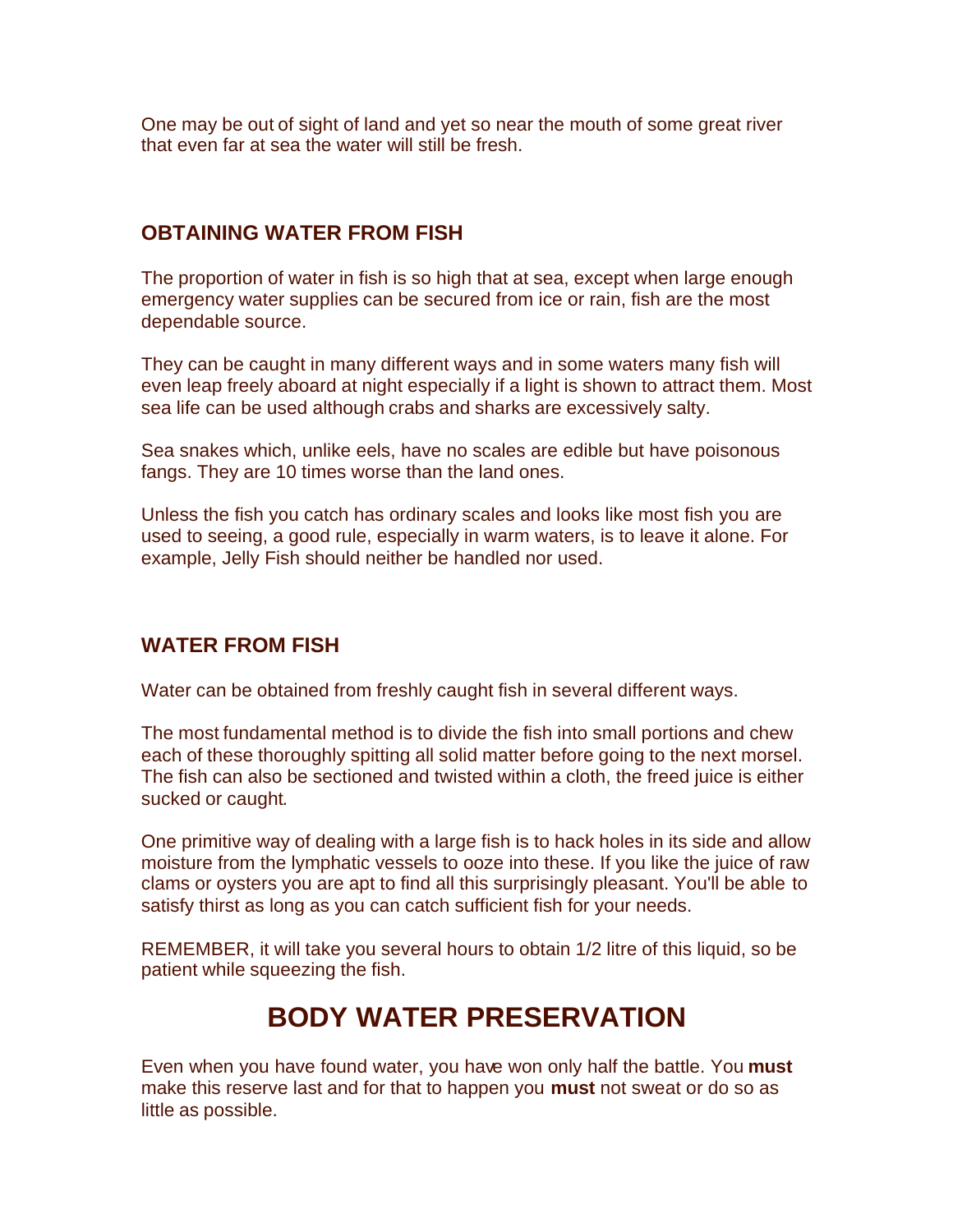Your body exits heat either by evaporation or sweating. As soon as the body fluid volume lowers, sweating diminishes, the body temperature rises and you exhaust quickly.

An increase of only 6 degrees in your normal body temperature is of lethal consequences. Even though you seem to be less hot when you remove clothing; you also quickly lose your organic fluid that way. If you stay clothed; you will prevent the heat to penetrate and this will also slow down the evaporation.

YOU MUST BOTH DRINK AND AVOID SWEATING TO AVOID DEHYDRATION.

Experience proves a man in normal working condition spends 3,000 calories a day and that a man in good health can subsist for a long time on only 500 calories per day without bad effects on his organism.

Of course in condition of great fatigue or cold exposure, one has to eat more to maintain his body temperature. Water is still much more necessary than food. One generally needs at least 1/2 pint (2 cups) per day minimum. Once exposed to desert heat, one needs a minimum of 3.8 litres (1 gallon) of water per day.

This will enable you to cover a distance of 30km (18.64 miles) as long as the sweating is well-controlled and the moving is done at night. During the day, it would give you 15km (9.32 miles) distance on the same amount of water.

# **WHAT TO DO IF WATER IS SCARCE**

If you have ample water at the moment but may have little or none later, the soundest procedure is to drink as much as we reasonably can before quitting the source of supply. Fill up before abandoning a ship or a plane.

If in dry country; drink a lot while and just before leaving the water hole unless there are extenuating circumstances. Every effort MUST be made to take adequate water with you when leaving what may be an isolated supply. Water comes first.

We repeat that an unbelievable amount of water is exuded through the skin's pores and the rate of perspiration is markedly increased both by heat and by exertion. The need for water intake can be much lessened by your keeping as quiet as possible and as comfortably cool as one can.

Keeping the clothing wet will help at sea in hot weather although it should be rinsed in the latter part of the afternoon to prevent collecting too much salt. Allow to dry out before evening if the nights are chilly.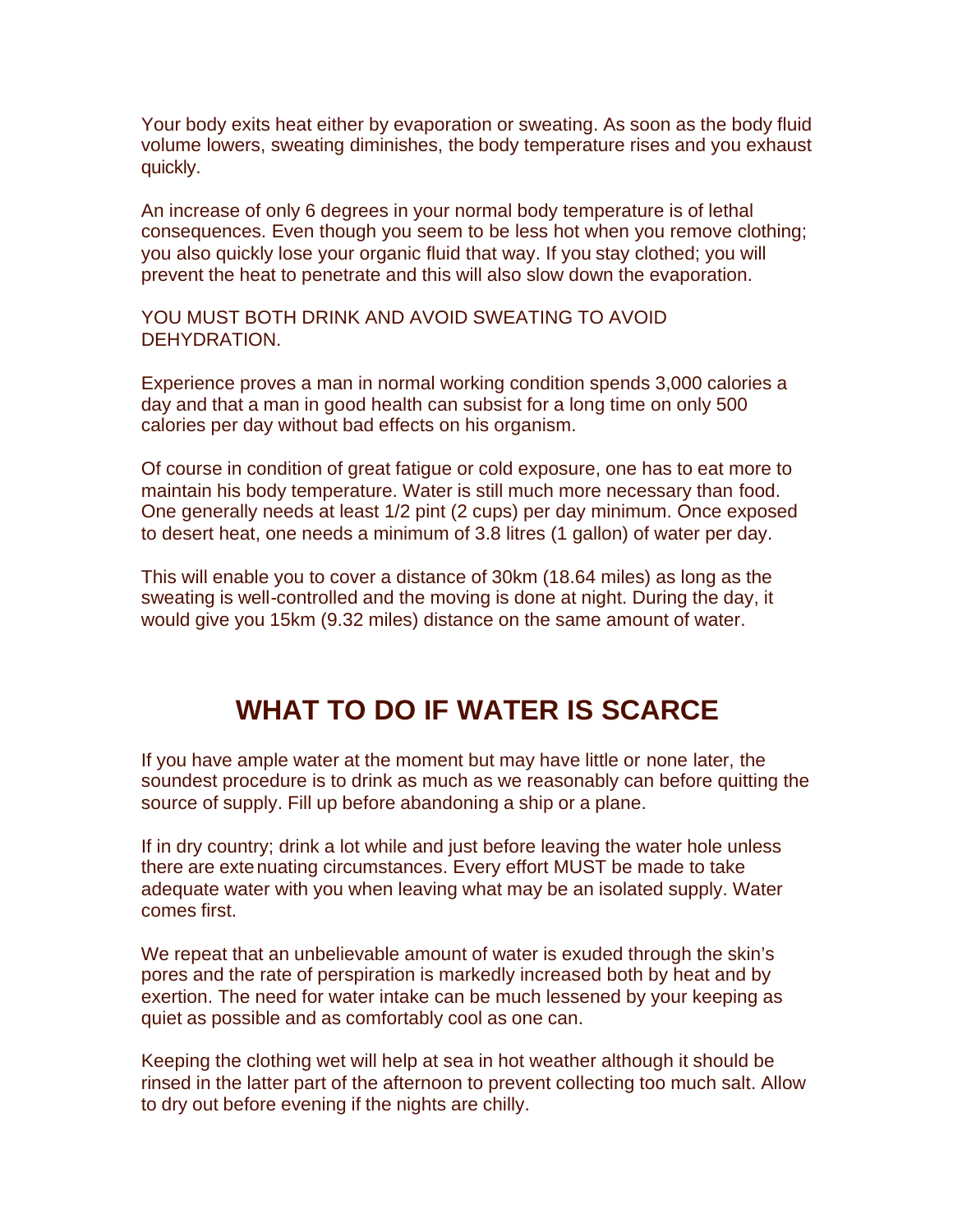If in desert without sufficient water and obliged to depend on your own resources to get out, your best chance will be to stay as relaxed and cool as possible during the torrid hours. Travel at dusk, night and dawn.

If on flat shelterless desert, one can **always** scoop a narrow pit in which to lie while the sun is blaring down.

The utmost shade will be obtained if this trench extends East and West. Two or 3 feet of depth can result in as much as 30 degree or more difference in temperature between its shadowy bottom and ground level.

Before you take such refuge, you should leave some sign of your presence in case help passes near by. Weighting a shirt over one of the excavated piles may serve this purpose.

## **WHEN WATER IS REPLENISHED**

When water has missed for a long while, you MUST NOT DRINK A GREAT DEAL AT ONCE; once you find it. It will cause nausea beside the body will not retain it, thus wasting much of it later.

## **MISCELLANEOUS TIPS**

#### **WATER FROM AN OLD HAND PUMP**

Many of us have seen those old water hand pumps but few of us REMEMBER or know how to make them pumping water.

Before one starts to pump himself crazy and not get any water, remember that water **must** be added to the upper cup at the base of the crank.

The reason is simple. The addition of a cup or two of water will create the suction needed to pump the water. If you don't add this water, you will pump air and think there is no water underground which would be false.

Every morning or after a couple days without use, this same process must be repeated in order to create the vacuum. So better leave a jug nearby which contains enough water to get the machine going. This might sound silly or childish to say such a thing but one would be surprised how few of us know this tip.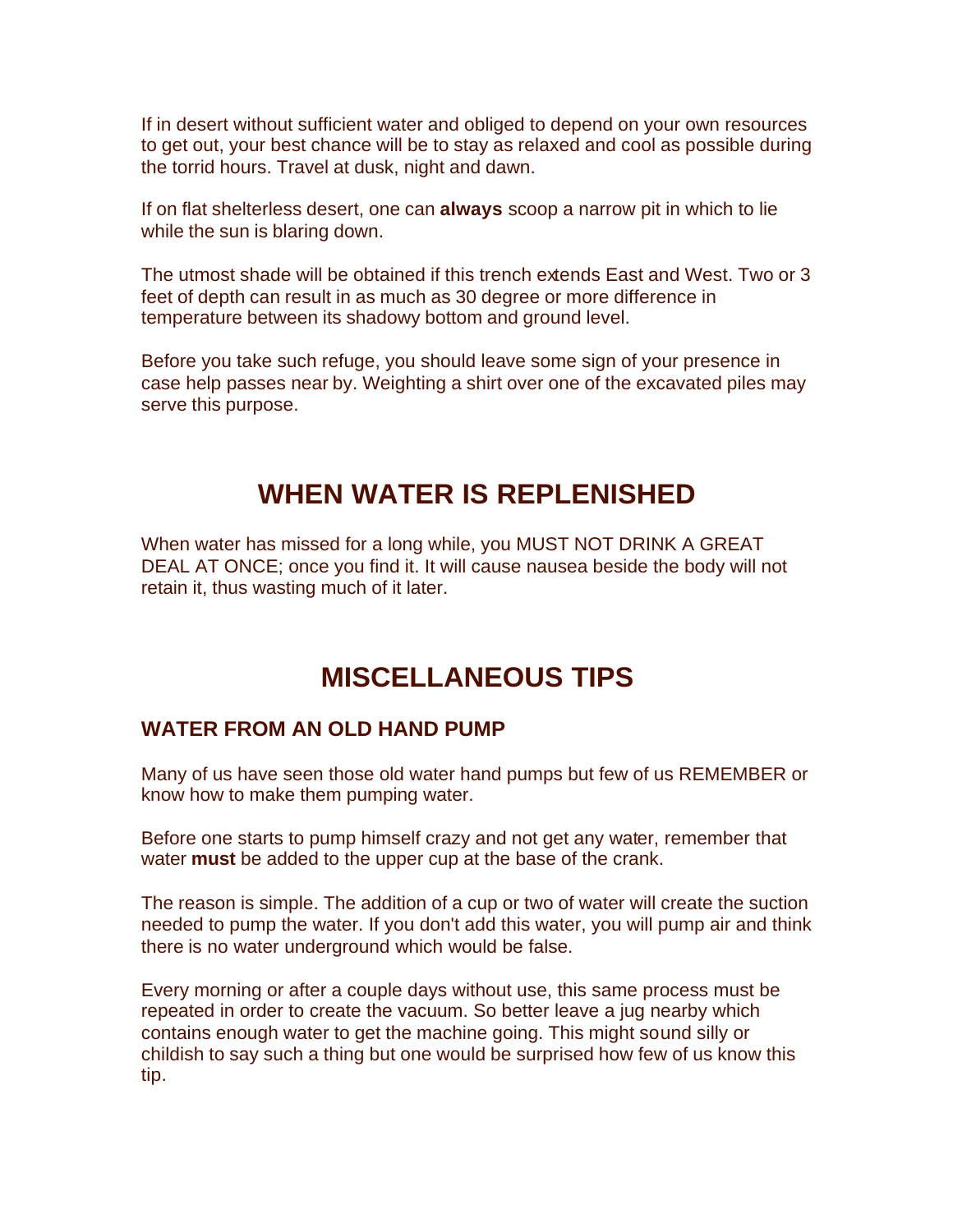## **WATER PRESERVATION AT SEA TIPS**

Precautions to take to save your body fluids are equally important as your necessity to drink water.

1) If you don't have water to drink, don't eat. Food needs water to be digested, especially protein.

2) In hot countries, avoid sweating as much as possible so you will avoid losing body water faster.

3) Dampen your clothes in the sea, wring them and wear them. Take advantage of any cooling wind. If your body is covered with a salt crust, remove it with a cloth.

4) Stay in the shadows as much as possible.

5) Sleep and rest as much as you can. You will reduce to a minimum the loss of body fluid.

6) Prevent if you can sea sickness; there are pills for it.

7) Don't drink any alcohol, for it increases the dehydration process.

8) If you smoke, you will increase your thirst. If you must smoke, make it in the evening or at night.

9) To remove the thirst temptation, suck on a button, it will make you salivate more.

#### **FINDING WATER**

There are no handy kitchen faucets in the wilds---except in the larger campgrounds with their trailers and recreation vehicles bumper to bumper, and six-man tents guy line to guy line. If you're not in one of these, and don't happen to be hiking along the course of a river or canoeing over chains of lakes, where do you find water?

Your map will help if it's detailed enough. Almost any water source of any size, including annual spring freshets, will be marked on a geodetic map. Even so, it's a good idea to be aware where water is most likely to be found, in case you left the map at the last log rest stop. Besides, knowing nature, being familiar with its habits, gives you a real sense of understanding and accomplishment that is very much a part of the joy of camping.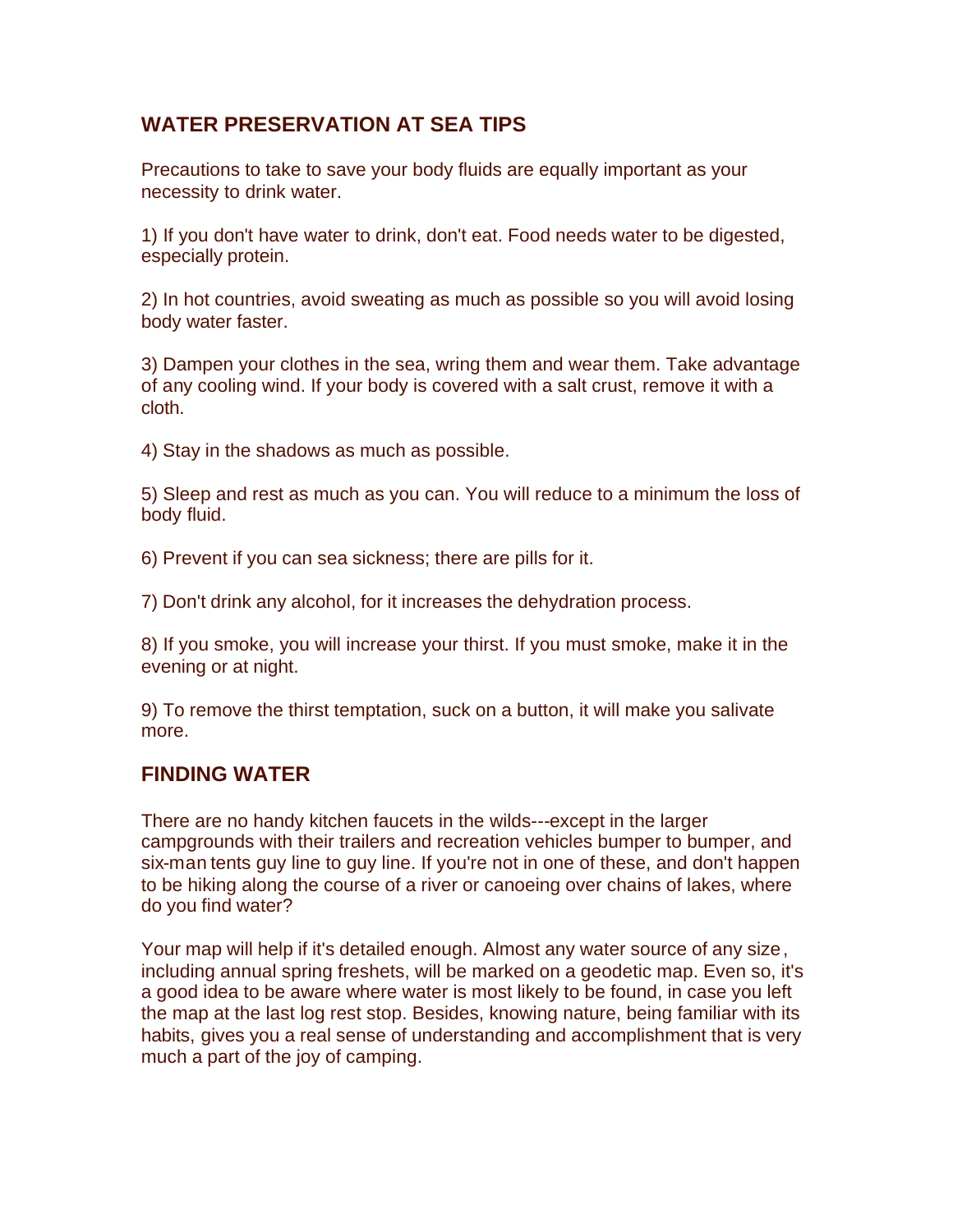In mountainous and forest regions such as Eastern and Western Canada, and the United States, and most of Northern Europe, water rarely presents a problem. Almost any downhill country, be it a long slow valley or a deep gorge, will lead to it. These natural formations developed through water erosion and the sculpture tells the tale.

As you walk, keep your eyes open for a change not only in terrain but in vegetation as well. If you see a crooked line of Willows or Willow like trees in the distance, **it's almost a sure bet you'll find a stream when you get there.**

The mountain ahead is bare, with no water or greenery in sight. One side comes down steeply to a heavy rock formation; the other side slopes gently down to a valley and gently up to another mountain. Head for the sloping side rather than the steep escarpment. It has a much slower run off larger surface area, and thus a greater likelihood of retained water.

#### **COTTONWOODS**

In arid country, cottonwoods serve much the same purpose as willows in country more hospitable.

A chain of cottonwood indicates a river bed. Whether that bed turns out to be wet or dry is another question. But if it's dry, examine the ground by one of the largest and most ancient of the cottonwoods. On the inside bank of the old river's curve, you will usually find a small pool of water. At least there should be enough ground moisture so if you really need water you can dig down a foot or so and find seepage.

#### **Remember, it does not usually pay to dig for water.**

With the amount of energy used, the moisture lost in sweat usually far exceeds that gained from the hole you have dug.

**Any lush vegetation in arid terrain indicates water in one form or another.** Birds such as Doves or Blackbirds, in flocks on the ground or quail in any quantity, are other signs of a water source nearby.

You will need 2 quarts (2 liters) a day under average conditions, but in the desert or during periods of heavy activity, this raises to 4 quarts (4 liters) or more per person per day.

## **IF WATER BY THE BARREL**